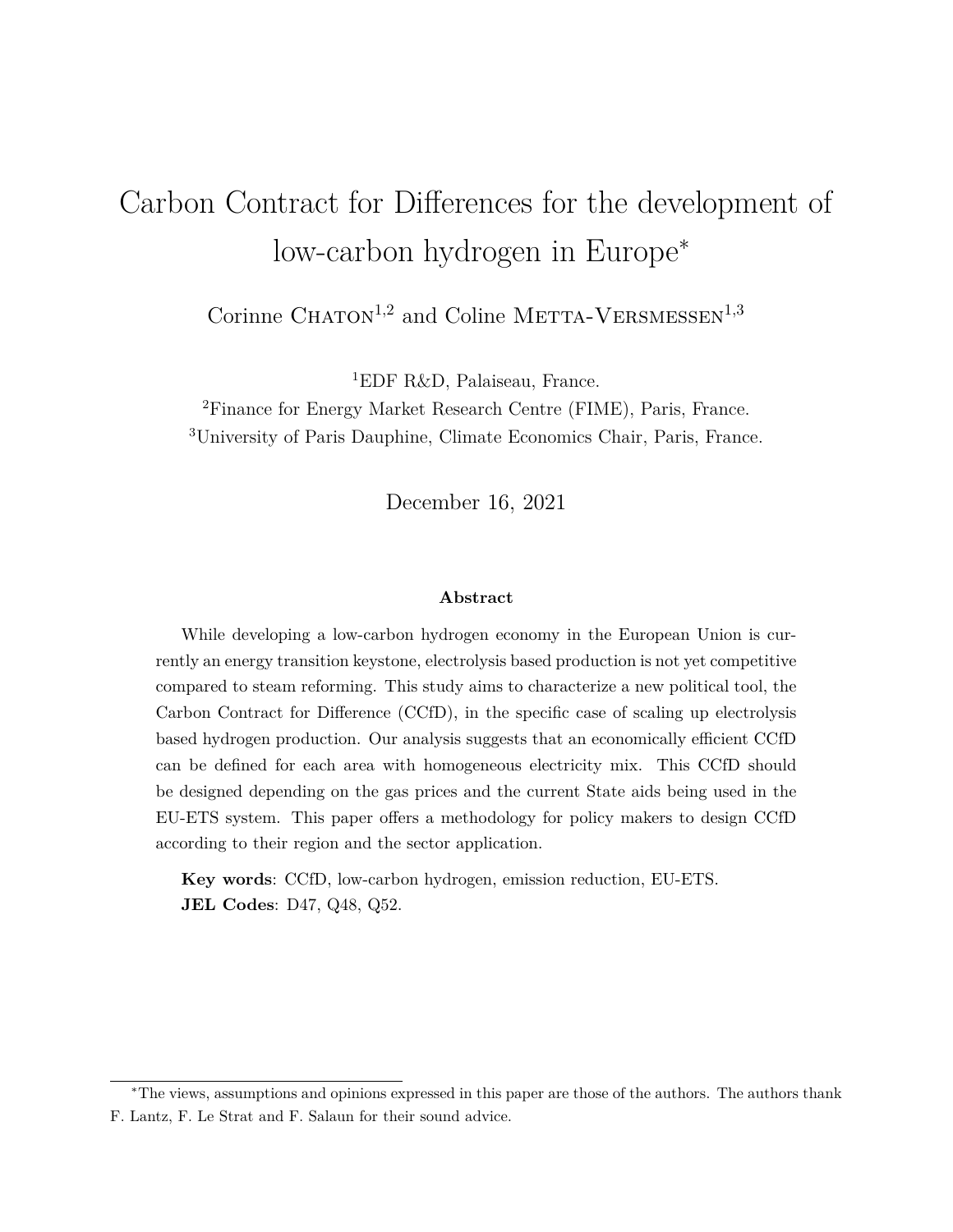## **1 Introduction**

Low-carbon hydrogen is now a crucial tool for the energy transition. Produced without emitting greenhouse gases, this dihydrogen (H2) commonly called decarbonized hydrogen, is a gas with many virtues. In the European Union, most of Member States see it as beneficial for the depollution of sectors with high marginal decarbonation costs and for the flexibility of energy networks [\[FCH2JU,](#page-21-0) [2020\]](#page-21-0).

Thus, in 2018, Europe has a hydrogen production capacity of 9.9 million tons per year [\[Hydrogen Europe,](#page-22-0) [2020b\]](#page-22-0). Hydrogen demand comes mainly from refineries and the chemical industry, accounting for 93% of consumption. The rest of the demand is divided between metallurgy, food processing, energy production and transportation. However, the production of hydrogen is currently very polluting since it is based on the vaporization of fossil energy (SMR, for "Steam Methan Reforming") for 95% of its production. Thus, the production of basic industrial materials based on hydrogen, such as chemical inputs, cement or steel, is responsible for 18% of greenhouse gas emissions in Europe [\[Sartor and Bataille,](#page-22-1) [2019\]](#page-22-1).

Decarbonizing this production by substituting clean technologies for polluting ones is one of the main challenges of developing a low-carbon hydrogen economy. It is also expected to decarbonize a wide range of sectors by opening hydrogen to new uses. As a replacement for fossil fuels, decarbonized hydrogen could clean up, for example, road transport or the building sector. In addition, by enabling energy storage, hydrogen could bring additional flexibility to energy networks, and so compensating for the variability of renewable energies.

Thus, decarbonized hydrogen seems to be driven by a proactive impetus from European governments. In July 2020, the EU published its "Hydrogen Strategy for a climate-neutral Europe", in which it sets ambitious targets for decarbonized hydrogen<sup>[1](#page-0-0)</sup>. This momentum is shared by a growing number of Member States that are developing specific national strategies on this subject [\[FCH2JU,](#page-21-0) [2020\]](#page-21-0). In this context, most of them seem to focus their strategy on the development of electrolysis to decarbonize hydrogen production (a production noted PtH for "Power-to-Hydrogen"). Indeed, in line with the [European Commission](#page-21-1) [\[2020\]](#page-21-1), Member States seem to favor the emergence of electrolysis rather than Carbon Capture and Storage (CCS) methods combined with SMR[2](#page-0-0) . However, if efforts have been made to support the research and development phase  $(R&D)$ , thanks in particular to investment aids  $3$ , few con-

<sup>1</sup>The EC has set targets of 6 GW of electrolyzer capacity by 2024 and 40 GW by 2030.

<sup>&</sup>lt;sup>2</sup>In 2018, CCS methods accounted for only 0.7% of hydrogen production capacity, compared to 1.6% for electrolysis [\[Hydrogen Europe,](#page-22-0) [2020b\]](#page-22-0), because the product purity level is better with electrolysis than SMR.

<sup>3</sup>These innovation aids are provided through the IPCEI, the Innovation Fund, the Horizon 2020 program or other nationally financed programs.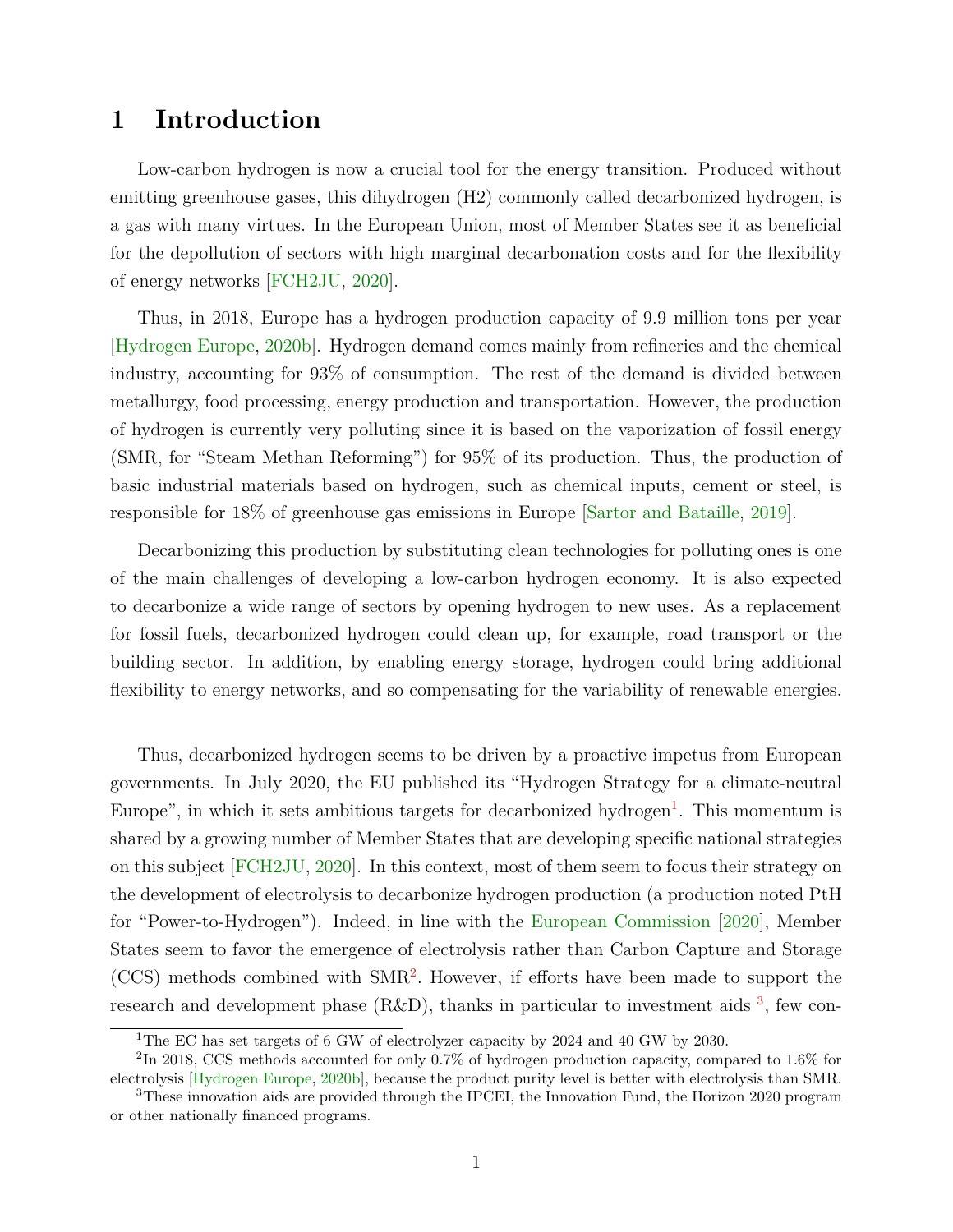crete measures have been taken to develop massive production. Thus, according to [Hydrogen](#page-22-0) [Europe](#page-22-0) [\[2020b\]](#page-22-0), current and planned projects for the development of electrolysis can only achieve 36% of the 2024 European objective and 23% of the 2030 one.

One of the main obstacles to this development is the lack of competitiveness of PtH hydrogen compared to production by SMR. In fact, the cost of hydrogen produced exclusively from renewable energies varies between 2.5 and  $5.5 \in \ell$  kg, whereas the cost of SMR production is 1.5€/kg [\[European Commission,](#page-21-1) [2020\]](#page-21-1). According to the Hydrogen Council, economies of scale achievable in the production chain would allow 90% of the potential cost reductions of low-carbon hydrogen to be realized [\[Hydrogen Council,](#page-21-2) [2020\]](#page-21-2). This Council asserts that with the right policy framework<sup>[4](#page-0-0)</sup>, these costs could fall to between  $\epsilon$ 1.4 and  $\epsilon$ 2.3/kg by 2030 [\[Hydrogen Council,](#page-21-3) [2021\]](#page-21-3). Thus, these savings on low-carbon hydrogen will not be sufficient to achieve cost competitiveness without an effective carbon pricing system [\[RTE,](#page-22-2) [2020\]](#page-22-2).

The appearance of high carbon or gas prices seems necessary to disqualify steam reforming production. As the price of gas is dependent on international markets, the only lever available to political governance seems to be the carbon price. However, according to [Sartor and](#page-22-1) [Bataille](#page-22-1)  $[2019]$ , it turns out that the instability and the relatively low level (until recently<sup>[5](#page-0-0)</sup>) of the carbon price in the European Emissions Trading System (EU-ETS) do not allow sufficient signaling for the commercialization of disruptive technology products. To remedy this, they study the theoretical benefits of using a Carbon Contract for Difference (CCfD).

The CCfD is a policy tool first described by [Helm and Hepburn](#page-21-4) [\[2005\]](#page-21-4). It is a contract that assures the investor of a fixed carbon price by committing the public decision-maker to pay a certain amount corresponding to the production cost difference between the lowcarbon technology and the reference one if the market carbon price is less than the fixed one. If the market price is higher than the fixed one, the government is reimbursed. Many theoretical advantages of this measure are highlight by the literature. First of all, thanks to an allocation through a bidding system, the CCfD is technologically neutral, which avoids the biases of a targeted incentive [\[Helm and Hepburn,](#page-21-4) [2005\]](#page-21-4). Then, thanks to an analytical model integrating investors' risk aversion, [Richstein](#page-22-3) [\[2017\]](#page-22-3) demonstrates that CCfD reduces the risks weighing on the project's revenues and thus reduces financing needs. This would allow innovation projects to overcome the "valley of death"  $\frac{6}{7}$  $\frac{6}{7}$  $\frac{6}{7}$ , after the R&D phase. [Rich-](#page-22-4)

<sup>&</sup>lt;sup>4</sup>[The Hydrogen Council recommends that governments implement measures consistent with their national](#page-22-4) [strategy. For example, incentives for consumption and the development of new uses would support economies](#page-22-4) [of scale.](#page-22-4)

<sup>&</sup>lt;sup>5</sup>The price of CO<sub>2</sub> [futures on the carbon market crossed](#page-22-4)  $\epsilon$ 50 per ton on May 4, 2021, so [Sartor and](#page-22-1) [Bataille](#page-22-1) [\[2019\] findings from 2019 should be viewed with caution.](#page-22-4)

<sup>&</sup>lt;sup>6</sup>[This is an expression used to describe the failure of the development of innovation projects after a phase](#page-22-4) [of R&D subsidized by public aid.](#page-22-4)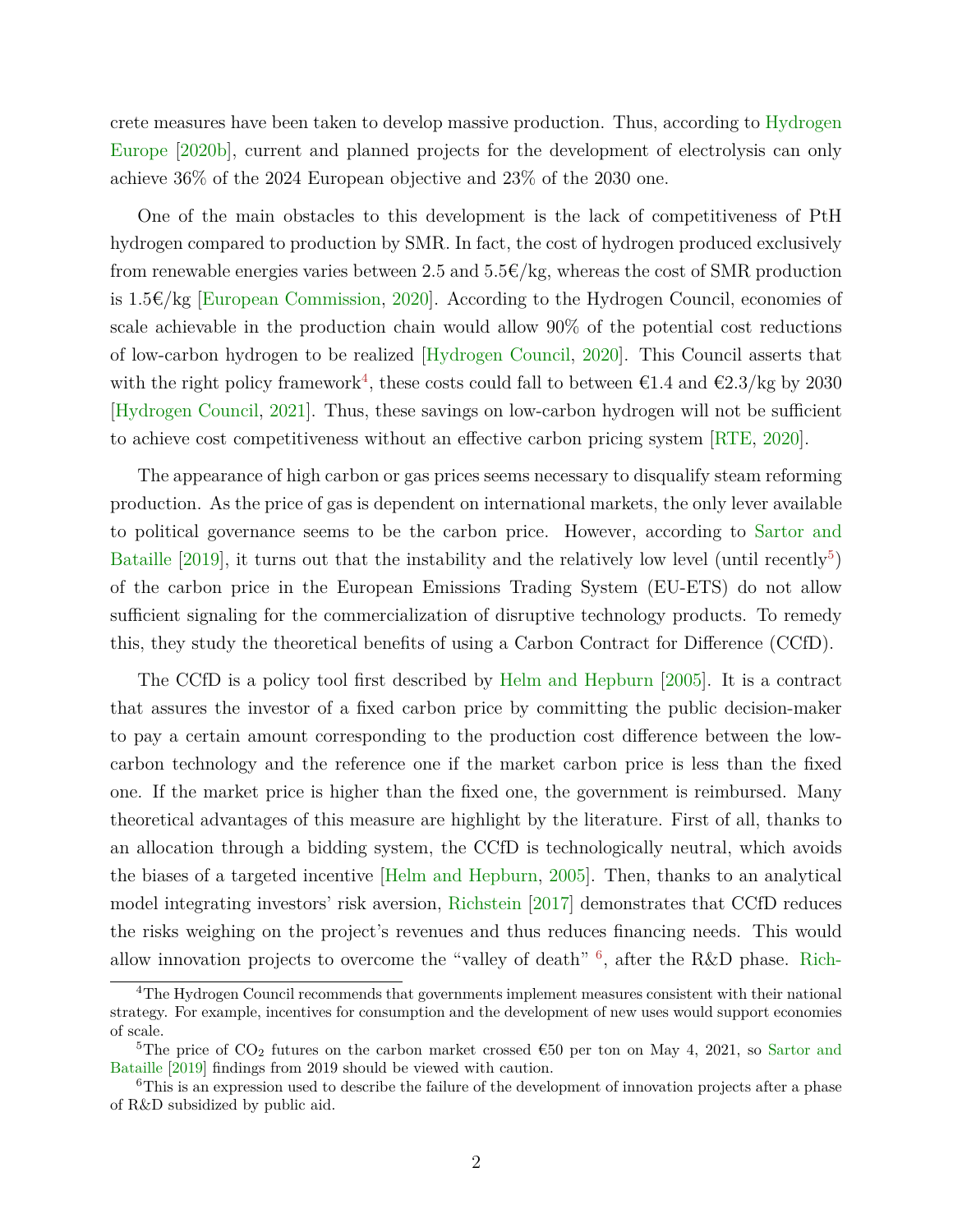[stein and Neuhoff](#page-22-4) [\[2020\]](#page-22-4) extend this reasoning by demonstrating the CCfD also reduces the necessary carbon price for investment in the project. The contract also reduces uncertainty about carbon price fluctuations due to temporal inconsistency in government strategies. In a mutually beneficial situation, the government agrees to tie its hands through the contract, which imposes a negative trade-off if it decides to lower the carbon price [\[Chiappinelli and](#page-21-5) [Neuhoff,](#page-21-5) [2020\]](#page-21-5). The government, on the other hand, benefits from the contract since it allows for efficient financing per ton of decarbonized emissions with possible returns if the price of carbon increases above the fixed price. Thus, the cost of this policy would be only a small part of the public financing of the energy transition [\[Sartor and Bataille,](#page-22-1) [2019\]](#page-22-1). In the same vein, these authors, in their study of the effectiveness of CCfDs for the decarbonization of basic industrial materials, support the possibility of rapid and effective implementation of this measure, unlike the other policies studied. Indeed, to decarbonize the industry, the introduction of a price floor or border adjustments are proposed. However, in the short term, it is not politically feasible to implement them convincingly, unlike CCfDs, which can be effective even on a national scale.

The use of CCfD in the specific case of hydrogen electrolysis development has not, to our knowledge, been studied, yet it seems this tool could be adapted to it. [Talebian et al.](#page-22-5) [\[2021\]](#page-22-5) are interested in the effectiveness of existing or potential policies<sup>[7](#page-0-0)</sup> targeting the development of the light hydrogen vehicle production chain in British Columbia, according to environmental and economic criteria. Adopting a multi-period and spatial cost-minimization model<sup>[8](#page-0-0)</sup>, they find that there is insufficient demand to support large-scale production from central electrolysis or carbon capture and storage (CCS), regardless of the level of hydrogen vehicle penetration. While measures are needed to develop this chain, the authors show that the most effective policies in this area are subsidies for operating costs (OPEX), ahead of investment subsidies and a ban on SMR production. In this context, CCfDs can be considered as a subsidy to OPEX since they reduce operating cost risks. Thus, [Richstein and](#page-22-4) [Neuhoff](#page-22-4) [\[2020\]](#page-22-4) emphasize the relevance of CCfDs in the case where there is also a risk on the technology operating cost. It can correspond to the situation of hydrogen production by electrolysis, since it relies on electricity prices, known to be highly variable.

Indeed, as electricity prices are formed on the spot markets, they equalize the marginal costs of the last generation unit called. Depending on the load requested, these costs can correspond to those of coal or gas-fired power plants, which therefore include the carbon price. This is why the PtH cost in Europe can be more affected by the increase in the carbon

<sup>&</sup>lt;sup>7</sup>The model considers the two policies currently in place in British Columbia, the LCFS and a carbon tax, as well as potential additional policies such as a ban on steam reforming production and subsidies for electrolytic production or carbon capture and storage (CCS).

<sup>8</sup>H2SCOT is a mixed integer linear model.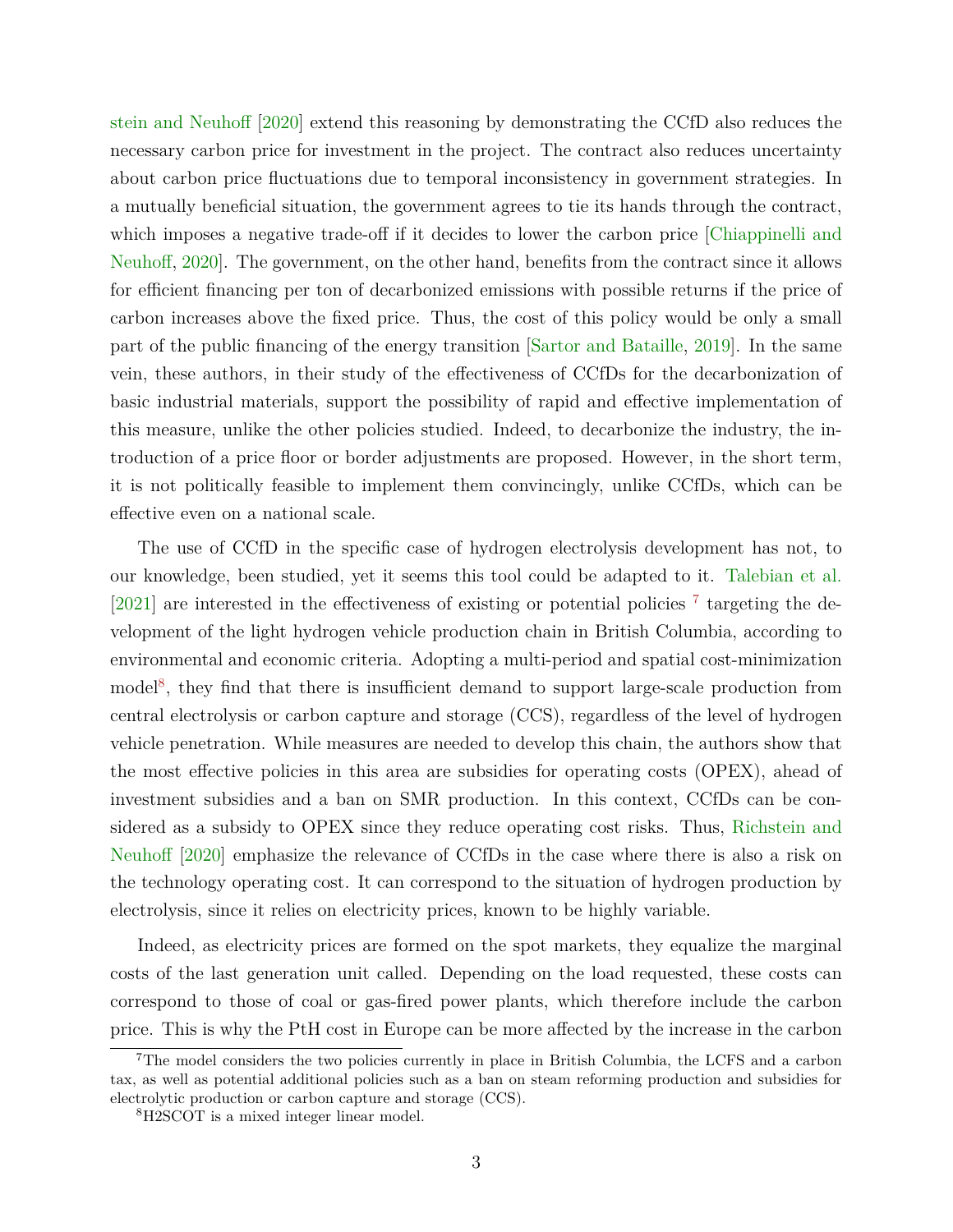price than the SMR one [\[RTE,](#page-22-2) [2020\]](#page-22-2). This carbon price indirect effect on PtH production and the low pollution cost for SMR producers due to free allowances are two barriers to the effectiveness of the carbon price in the sector.

The implementation of a CCfD for the development of low-carbon hydrogen would complement the ETS system whose current design does not allow electrolysis to be competitive with steam reforming. Thus, the objective of this study is to analyse the conditions allowing the implementation of an economically efficient CCfD to support PtH competitiveness. Specifically, we define the CCfD strike and payment. We show there can be multiple threshold prices defining the strike and not just one as suggested by, for example, [Sartor and Bataille](#page-22-1) [\[2019\]](#page-22-1) and [Richstein and Neuhoff](#page-22-4) [\[2020\]](#page-22-4). Since the value of the strike is impacted by the price of electricity, we invite characterizing the CCfD according to the power mix of each implementation region.

The section [2](#page-4-0) is devoted to contract modeling to determine the appropriate contract "strike"[9](#page-0-0) and payment for hydrogen development. The most efficient CCfD, i.e. the lowest cost contract allowing for an equivalence of the marginal costs of hydrogen production between SMR and electrolysis, is determined for each ETS market design. These marginal costs are a function of the price of gas and carbon for the steam reforming technology and the price of electricity for the electrolysis technology. Electricity prices are a function of carbon price and the marginal cost (fuel cost) of the last production unit called. Thus, using different data sources [\[CRE,](#page-21-6) [2010–2019,](#page-21-6) [RTE,](#page-22-6) [2016\]](#page-22-6), an estimation of marginal costs allows us to determine the characteristics of French and German CCfDs in the section [3.](#page-10-0) Finally, we conclude this study with its implications for policy makers.

# <span id="page-4-0"></span>**2 Methodology**

## **2.1 General framework**

#### **2.1.1 A price competition**

Let us consider *n* firms producing a homogeneous good: hydrogen. These firms can be classified into two groups according to their production technology. The first is the group of hydrogen producers by steam reforming whose production marginal cost is *cs*. The second is the group of hydrogen producers by electrolysis with a production marginal cost *ce*. For simplicity, we consider that the firms bear the same costs for transport, storage and

 $9$ The optimal strike for the contract is the set of threshold carbon prices at which electrolytic hydrogen could be competitive with SMR hydrogen.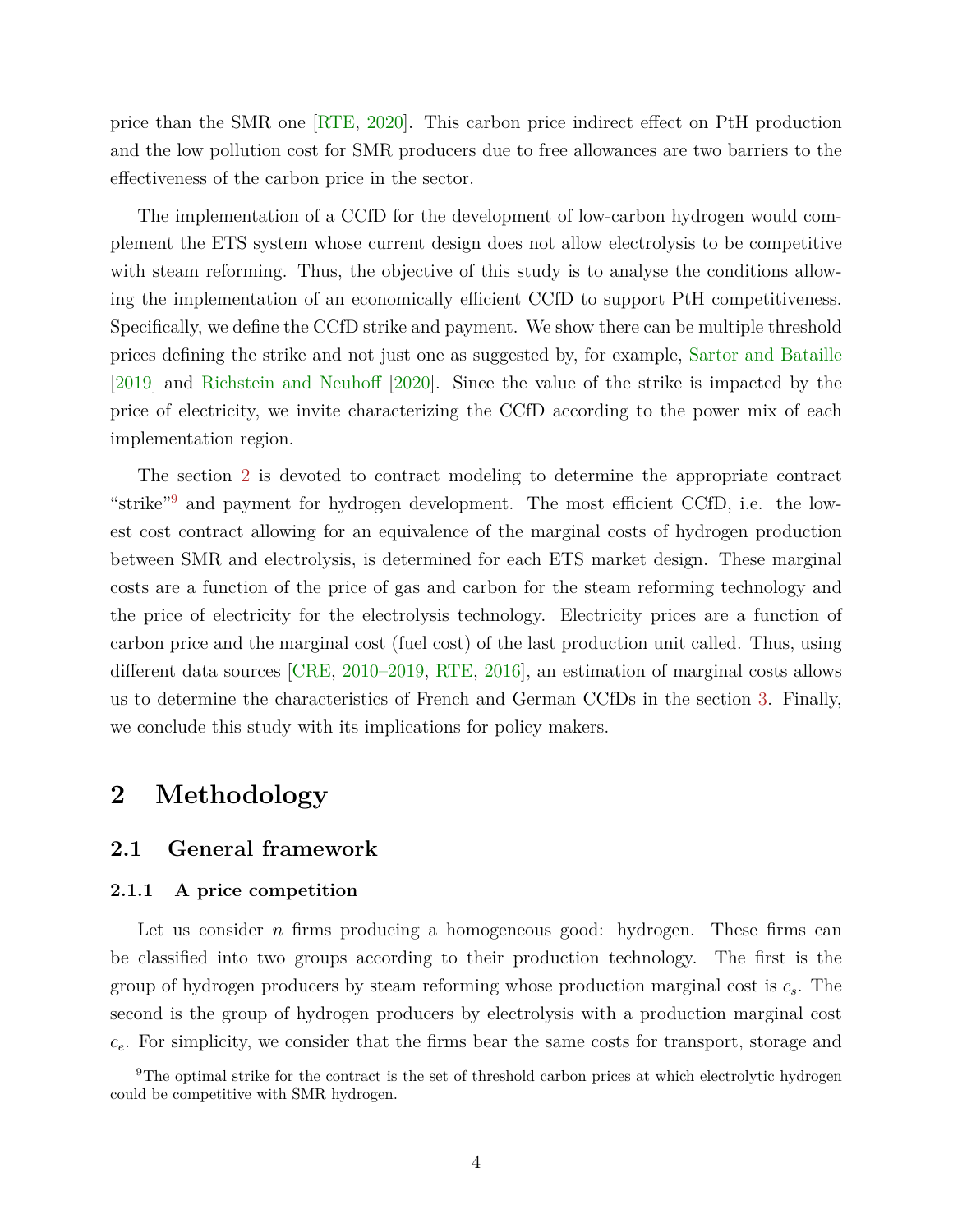purification of hydrogen. This assumption corresponds to the situation in which hydrogen is produced at the site of consumption<sup>[10](#page-0-0)</sup>, for example as an input for industries. Firms compete on price in a single period and each group is able to satisfy the entire market demand<sup>[11](#page-0-0)</sup>, noted  $D(p_h)$  where  $p_h$  is the hydrogen price.

Since the goods produced are homogeneous, with no spatial differentiation, consumers buy from the firm that offers the lowest price. We assume that if several firms offer the lowest price, then they share the market equally. As a result, demand for firm  $i$   $(i = 1, \ldots, n)$  is written as

$$
D_i(p_{h_i}, p_{h_{-i}}) = \begin{cases} D(p_{h_i}) & \text{if } \forall j \neq i, p_{h_i} < p_{h_j}, \\ \frac{D(p_{h})}{m+1} & \text{if } p_{h_i} = \min_{j=1,\dots,n} (p_{h_j}), \\ 0 & \text{if } \exists j \text{ such as } p_{h_i} > p_{h_j}, \end{cases} \tag{2.1}
$$

where  $-i$  represents all firms other than *i*,  $m < n$  the number of firms offering the same price as *i*. Thus, the *i* firm profit is

$$
\Pi_i(p_{h_i}, p_{h_{-i}}) = (p_{h_i} - c_i)D_i(p_{h_i}, p_{h_{-i}}),
$$
\n(2.2)

where  $c_i = c_e$  (respectively  $c_i = c_s$ ) if *i* uses electrolysis (respectively steam reforming) technology.

Each firm sets its price under the assumption that its competitors will maintain their price regardless of what it chooses (Cournot conjecture). Decisions are made simultaneously. The Nash equilibrium is the *n*-tuple  $(p_{h_1}^*, \ldots, p_{h_i}^*, \ldots, p_{h_n}^*)$  such as for all *i*,  $p_{h_i}^* = \arg \max_{p_{h_i}} =$  $\Pi_i(p_{h_i}, p_{h_{-i}}^{\star})$ . With a *reductio ad absurdum*, we can demonstrate the only Nash equilibrium is  $p_{h_i}^{\star} = c_i$ .

#### **2.2 The use of CCfDs for competitive low-carbon hydrogen**

Under the (realistic) assumption that the SMR marginal cost is lower than the PtH one, the hydrogen market price is equal to the SMR marginal cost. In this case, production by electrolysis is not profitable. However, these costs are functions of the carbon price. Consequently, a potential solution for low-carbon hydrogen (i.e. electrolysis technology) to be competitive is the implementation of a CCfD whose objective is to cover the difference between SMR and PtH marginal costs and not the investments in electrolysers. Thus, the

 $10$ This production of hydrogen on the site of consumption, called captive, is the most widespread since it represents 2/3 of the total production. The rest of the production is divided between the market production and the by-product in the industrial processes [\[Hydrogen Europe,](#page-22-0) [2020b\]](#page-22-0).

<sup>11</sup>i.e. there are no production capacity constraints.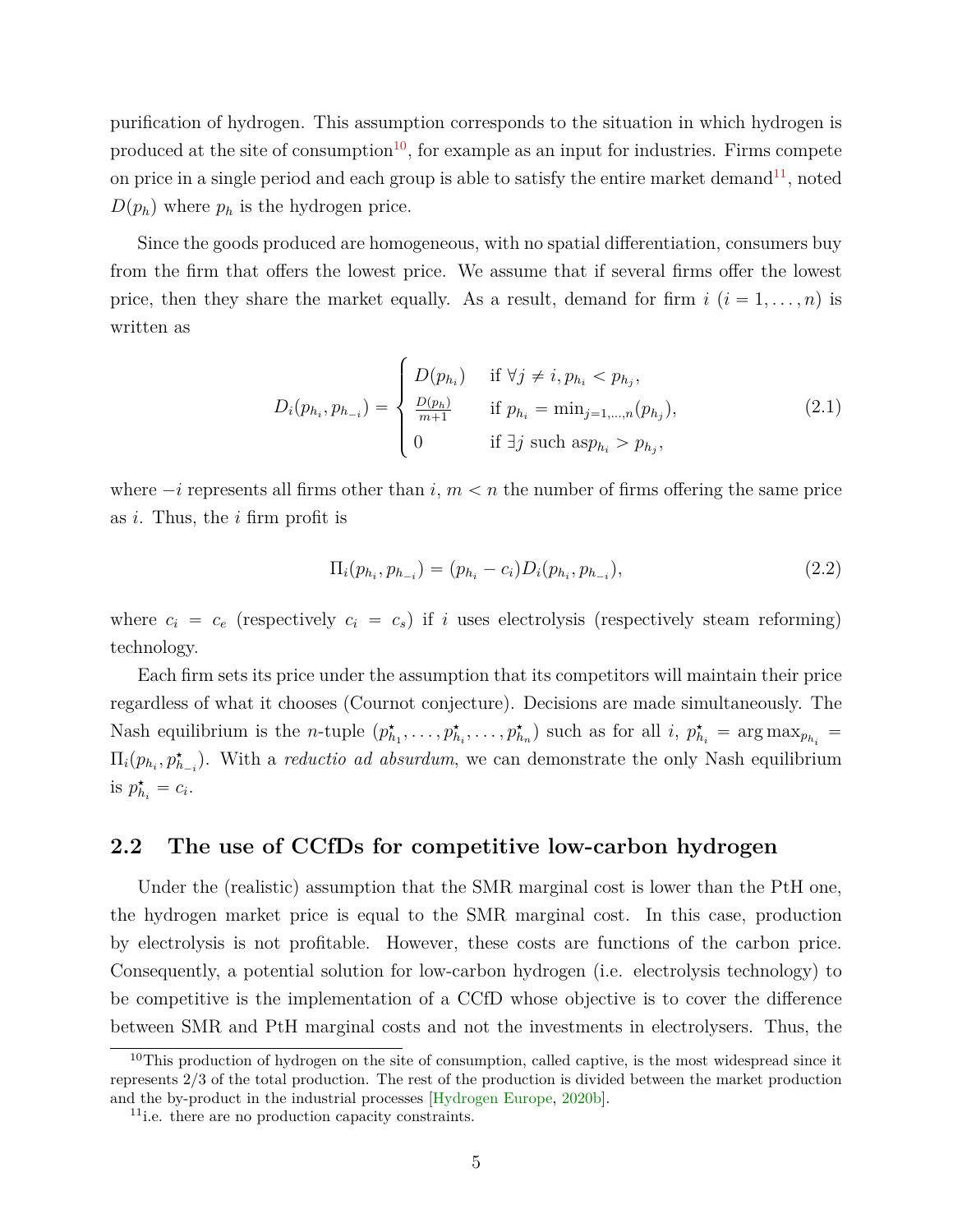long-term constants are not integrated in the CCfD modeling, which focuses on marginal costs. The investment costs could be covered, upstream, by dedicated subsidies as detailed in the introduction.

CCfDs are long-term contracts<sup>[12](#page-0-0)</sup> that depend only on carbon prices. Consequently, whoever develops this type of contract for the hydrogen industry should make assumptions about gas and electricity prices and consider "reference" prices (e.g. the expectation of gas and electricity prices over the contract duration). However, knowing that the electricity price at a given time *t* is the marginal cost of the last means of production called upon, which can be a function of carbon prices<sup>[13](#page-0-0)</sup>, the party who draws up the contract should not make assumptions on electricity prices but on the prices of the fuels needed to produce it, as well as on the yields of the power plants and their number of hours of operation to satisfy demand. To simplify our analysis, we assume that the reference prices, the efficiency of the technologies and their emission factors are known and constant over the duration of the CCfD. The only uncertainty considered is that of the carbon price. Given the construction of a CCfD, the only (temporal) variable of this contract is the carbon price. Consequently, to simplify the writing, we omit the time *t* in our equations.

#### **2.3 Marginal cost specification**

The marginal cost of hydrogen production by **SMR** (*cs*) is a function of the gas price  $(p_q)$ , the technology efficiency  $(rho_s)$ , the CO<sub>2</sub> emission factor  $(e_s)$  and the CO<sub>2</sub> price on the ETS, which is

$$
c_s(\sigma, p_g) = p_g \rho_s + e_s \sigma. \tag{2.3}
$$

Vaporformers can receive free allocations of emission permits (current situation). These subsidies reduce their marginal cost of  $CO<sub>2</sub>$  emissions like a unit subsidy. Therefore, if we note  $a \in [0; e_s]$  this unit subsidy, the marginal cost of production of the steam reforming technology can be rewritten as

<span id="page-6-0"></span>
$$
c_s^a(\sigma, p_g) = p_g \rho_s + (e_s - a)\sigma.
$$
\n(2.4)

<sup>12</sup>[Sartor and Bataille](#page-22-1) [\[2019\]](#page-22-1) suggest a duration of 5 to 10 years and [Richstein and Neuhoff](#page-22-4) [\[2020\]](#page-22-4) a duration of 3 to 20 years.

<sup>&</sup>lt;sup>13</sup>The means of electricity production are called by order of merit, i.e. by increasing order of marginal costs. Thus, if for a given time *t* the last production unit called to satisfy the demand is a gas power plant with an efficiency of  $\rho$  and an emission factor of  $\epsilon$ , the price considered will be equal to  $\frac{p_g}{\rho} + \epsilon \sigma$  where  $p_g$  is the gas price and  $\sigma$  is the carbon one.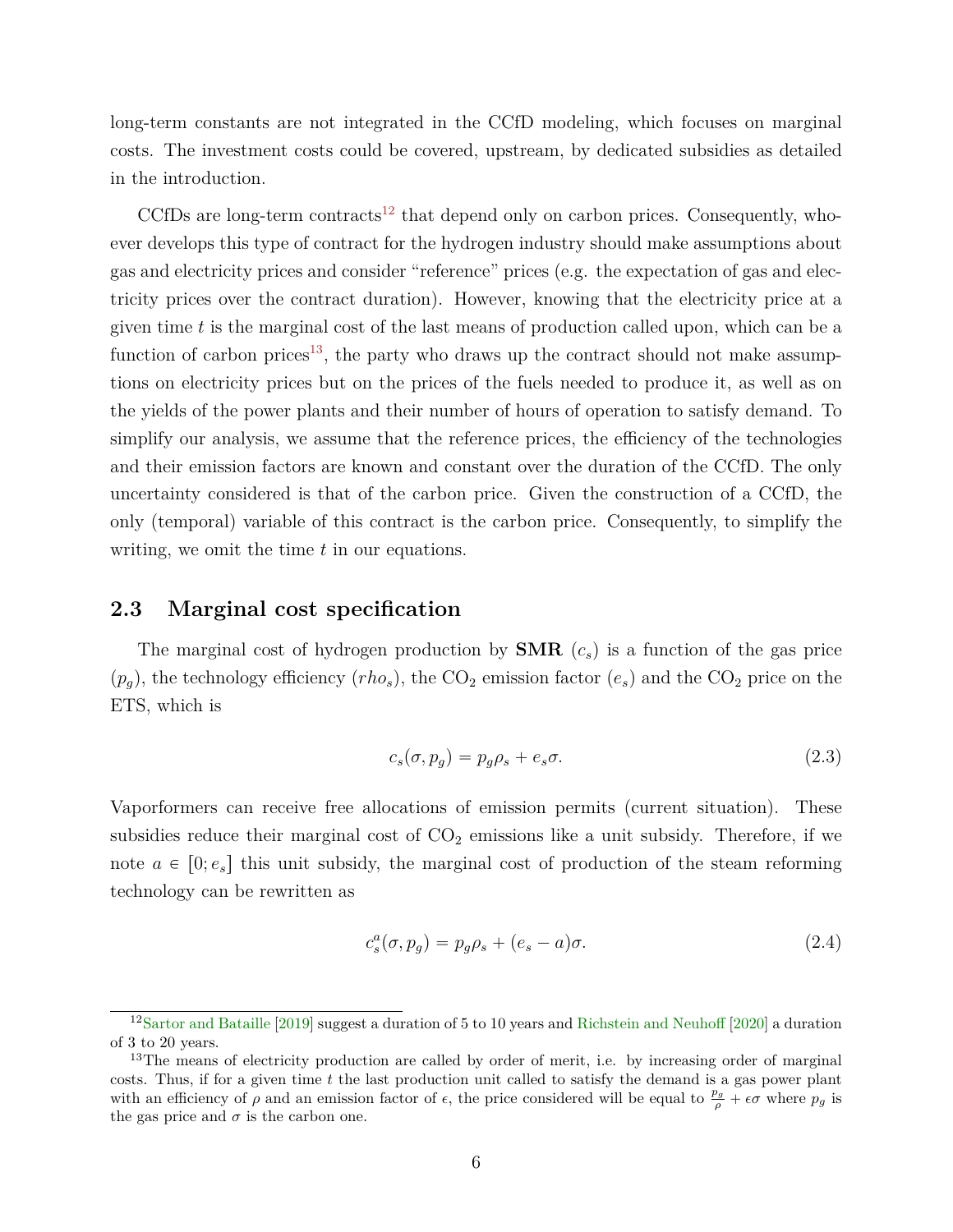The marginal cost of hydrogen production by **electrolysis technology** (*ce*) is a function of its efficiency  $(\rho_e)$  and the electricity price  $(p_e)$ . However, as previously mentioned, the latter depends on the market carbon  $(\sigma)$  and fuel prices. Thus, we set

<span id="page-7-1"></span><span id="page-7-0"></span>
$$
c_e(\sigma, p_g) = p_e(\sigma, p_g)\rho_e,\tag{2.5}
$$

$$
p_e(\sigma, p_g) = p_0 + p_1 \sigma + p_2 \sigma^2 + p_3 p_g,
$$
\n(2.6)

where  $p_0 \geq 0$ ,  $p_1 > 0$ ,  $p_2 < 0$  et  $p_3 \geq 0$ .

These parameters depend on the electricity mix and demand of the considered region. A double effect of the carbon price on the electricity price is represented: on the one hand, a direct positive cost linked to the internalization of pollution costs and on the other hand, an indirect effect, this time negative, caused by the adaptation of the fleet to these costs (represented by the parameter  $p_2$ ). Since gas prices impact the marginal cost of SMR production and may impact the electricity price, we isolate it from the prices of other fuels in the specification of the electricity price function  $(2.6)$ . The value and meaning of the parameters *p*<sup>0</sup> and *p*<sup>3</sup> depend on the type of price considered. Thus, if it is an hourly price and if during the hour the marginal technology is a gas plant (respectively coal) then  $p_0 = 0$  and  $p_3$  is the inverse of the plant efficiency (respectively  $p_0$  equals the coal price divided by the plant efficiency and  $p_3 = 0$ ). If the price considered is annual (resp. multi-annual), then  $p_3$  is the percentage of hours when the gas technology is marginal during the year (resp. all years) divided by the efficiency of this technology, and *p*<sup>0</sup> is a weighted average over the year (resp. all years) of the marginal costs of the coal, fuel oil and nuclear technologies.

The indirect effects of the price of  $CO_2$  on the production costs of PtH, defined by  $c_e(\sigma)$  –  $c_e(0)$ , can be offset by unitary subsidies<sup>[14](#page-0-0)</sup> noted  $\chi \in [0; 1]$ . Taking into account these subsidies, the marginal cost of production of this technology is rewritten as

$$
c_e^{\chi}(\sigma, p_g) = c_e(\sigma, p_g) - \chi(c_e(\sigma, p_g) - c_e(0, p_g)).
$$
\n(2.7)

**Remark 2.1.** *If*  $\chi = 0$  *this is the situation where there is no offsetting (current situation). In the following, we assume that*  $\chi \neq 1$ *, in coherence with the regulation*<sup>[14](#page-0-0)</sup>.

<sup>&</sup>lt;sup>14</sup>The revised ETS state aid guidelines for the period after 2021 include hydrogen as a sub-sector at risk of carbon leakage. As such, it can benefit from a unit offsetting of up to 75% of the indirect costs of its emissions.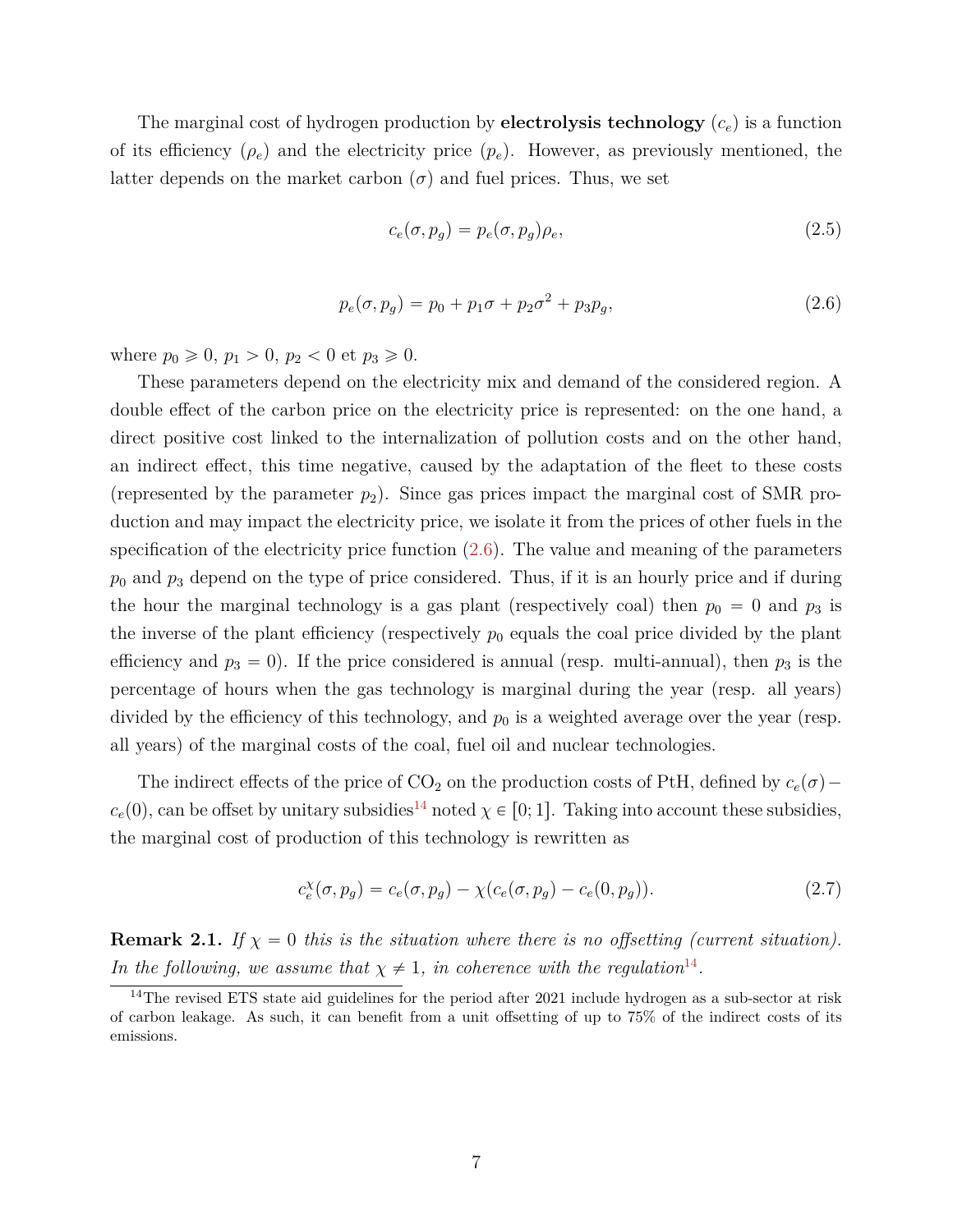#### **2.4 Determination of the CCfD strike and payment**

The purpose of the CCfD is to compensate for the market price of  $CO<sub>2</sub>$ , which is not efficient for the development of decarbonized hydrogen, and not to supplement the market prices of inputs (gas, electricity). Its payment at a time *t* varies according to the difference between a price fixed by the contract, called strike, and the market carbon price at that time.

The strike is the set of positive  $CO<sub>2</sub>$  prices such that the marginal production costs of the two technologies are equal. Thus, if we note  $\gamma^{\chi,a}(\sigma, p_g)$  the difference between the two production marginal costs i.e.

$$
\gamma^{\chi,a}(\sigma, p_g) = c_e^{\chi}(\sigma, p_g) - c_s^a(\sigma, p_g), \qquad (2.8)
$$

the strike is defined by the solution(s)  $\sigma$  (where  $\sigma \in \mathbb{R}$ ) of the quadratic carbon price equation

<span id="page-8-2"></span><span id="page-8-0"></span>
$$
\gamma^{\chi,a}(\sigma, p_g) = 0. \tag{2.9}
$$

Therefore, contrary to our knowledge of the literature [e.g. [Sartor and Bataille,](#page-22-1) [2019,](#page-22-1) [Richstein and Neuhoff,](#page-22-4) [2020\]](#page-22-4), there may be several carbon prices defining the strike. According to our hypothesis,  $\gamma^{\chi,a}$  in a concave function of the CO<sub>2</sub> price<sup>[15](#page-0-0)</sup>. It is decreasing (respectively increasing) in the gas price if  $\rho_e$  is lower (resp. higher) than  $\frac{\rho_g}{p_3}^{16}$  $\frac{\rho_g}{p_3}^{16}$  $\frac{\rho_g}{p_3}^{16}$ . It is decreasing with the efficiency of the SMR technology and increasing with the efficiency of the electrolysis technology.

Since the strike is fixed, the gas price  $p_g$  considered in the following is a constant reference price over the contract period. The equation [2.9](#page-8-0) solutions number depends, among other things, on the value of this price. Thus, we can state the Proposition [2.2.](#page-8-1)

<span id="page-8-1"></span>**Proposition 2.2.** Let's denote  $\bar{p}_{g}^{\chi,a}$  the gas price that cancels the discriminant of the poly*nomial [2.9,](#page-8-0) therefore*

$$
\bar{p}_g^{\chi,a} = -\frac{(e_s - a)^2 - 2p_1(e_s - a)\rho_e(1 - \chi) + \rho_e^2(p_1^2(1 - \chi) - 4p_0p_2)(1 - \chi)}{4p_2\rho_e(\rho_g - p_3\rho_e)(1 - \chi)}.
$$
(2.10)

*As a result,*

*1.* If  $p_g > \bar{p}_g^{\chi,a}$  then for all  $\sigma$ ,  $\gamma^{\chi,a}(\sigma, p_g) < 0$  *i.e.* whatever the carbon price, the SMR <sup>15</sup>Indeed, from [\(2.5\)](#page-7-1)-[\(2.4\)](#page-6-0), we have  $\frac{\partial \gamma^{x,a}(\sigma,p_g)}{\partial \sigma} = \rho_e(p_1 + 2p_2\sigma)(1-\chi) - (e_v - a)$  and  $\frac{\partial^2 \gamma^{x,a}(\sigma,p_g)}{\partial \sigma^2} =$  $2p_2\rho_e(1-\chi) < 0.$ <sup>16</sup>Indeed,  $\frac{\partial \gamma^{\chi,a}(\sigma, p_g)}{\partial p}$  $\frac{\partial^2 \sigma}{\partial p_g} = p_3 \rho_e - \rho_g.$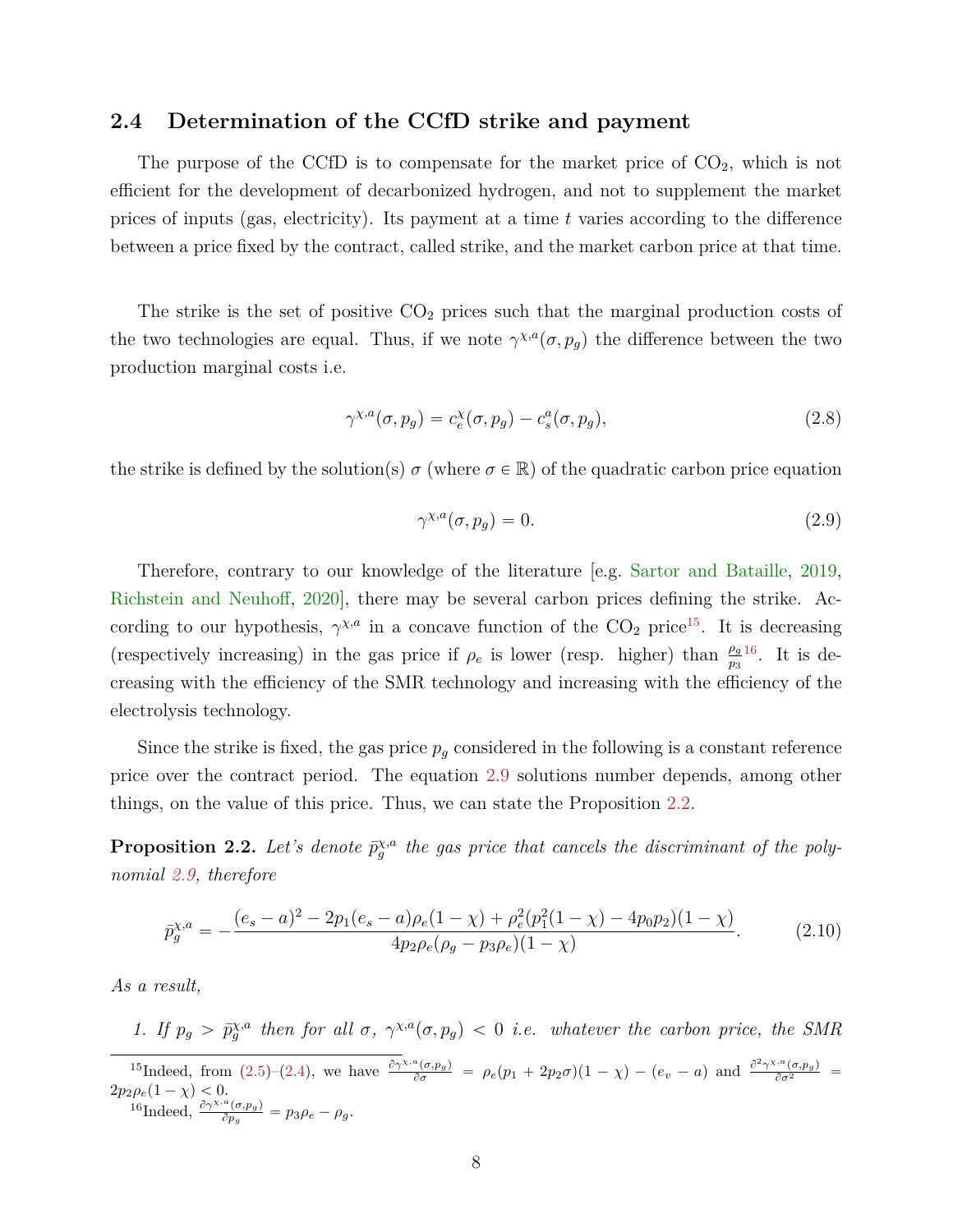*technology is more expensive than the electrolysis technology. In this case, there is no need to set up a CCfD.*

- 2. If  $p_g = \bar{p}_g^{\chi,a}$ , then the equation [2.9](#page-8-0) has a solution, noted  $\bar{\sigma}^{\chi,a}$ . Whatever the carbon *price, SMR is more expensive than electrolysis*[17](#page-0-0)*. As a result, the CCfD is inefficient in this case.*
- *3.* If  $p_g < \bar{p}_g^{\chi,a}$  then there are two carbon price thresholds,  $\bar{\sigma}_m^{\chi,a}$  and  $\bar{\sigma}_M^{\chi,a}$ , such as if the *market carbon price is included in this interval then the PtH marginal cost is higher than the SMR one. Therefore, the implementation of a CCfD could make low-carbon hydrogen competitive.*

The analytical expressions of the equation [2.9](#page-8-0) solutions are

$$
\bar{\sigma}^{\chi,a} = \frac{(e_s - a)}{2p_2 \rho_e (1 - \chi)} - \frac{p_1}{2p_2},\tag{2.11}
$$

$$
\bar{\sigma}_m^{\chi,a} = \bar{\sigma}^{\chi,a} - \frac{\Gamma_1}{\Gamma_2},\tag{2.12}
$$

<span id="page-9-1"></span><span id="page-9-0"></span>
$$
\bar{\sigma}_M^{\chi,a} = \bar{\sigma}^{\chi,a} + \frac{\Gamma_1}{\Gamma_2},\tag{2.13}
$$

where

$$
\Gamma_1 = \sqrt{(e_s - a - p_1 \rho_e (1 - \chi))^2 + (4p_2 \rho_e (-p_0 \rho_e + p_g (\rho_g - p_3 \rho_e)))(1 - \chi)},\tag{2.14}
$$

$$
\Gamma_2 = -2p_2 \rho_e (1 - \chi). \tag{2.15}
$$

Thus, we get the following properties

• 
$$
\bar{\sigma}_{m}^{\chi,a} < \bar{\sigma}_{M}^{\chi,a}
$$
 and  $\frac{\partial \bar{\sigma}_{m}^{\chi,a}}{\partial p_{g}} = -\frac{\partial \bar{\sigma}_{M}^{\chi,a}}{\partial p_{g}},$ 

b

- If  $\rho_e$  is less (resp. greater) than  $\frac{\rho_g}{p_3}$  then  $\sigma_m^{\chi,a}$  is increasing croissant (resp. decreasing) and  $\sigma_M^{\chi,a}$  is decreasing (resp. increasing) in  $p_g$ ,
- If  $e_s a \geqslant p_1 \rho_e (1 \chi)$  then  $\bar{\sigma}^{\chi,a} \leqslant 0$  and  $\bar{\sigma}^{\chi,a}_m < 0$  and for all  $p_g \leqslant \frac{p_0 \rho_e}{\rho_g p_3}$  $\frac{p_0 \rho_e}{\rho_g - p_3 \rho_e}$  there is  $\bar{\sigma}_M^{\chi,a} \geq 0,$
- If  $e_s a \geq p_1 \rho_e (1 \chi)$  ads  $p_g > \frac{p_0 \rho_e}{\rho_e p_3}$  $\frac{p_0 \rho_e}{\rho_g - p_3 \rho_e}$ , then  $\bar{\sigma}_M^{\chi, a} < 0$ ,
- If  $e_s a \leqslant p_1 \rho_e (1 \chi)$  then  $\bar{\sigma}^{\chi,a} \leqslant 0$  and  $\bar{\sigma}^{\chi,a}_m < 0$  and for all  $p_g \leqslant \frac{p_0 \rho_e}{\rho_g p_3}$  $\frac{p_0 \rho_e}{\rho_g - p_3 \rho_e}$  there is  $\bar{\sigma}_{m}^{\chi,a} \leq 0,$

<sup>&</sup>lt;sup>17</sup>They are equal if  $\sigma = \bar{\sigma}^{\chi,a}$ .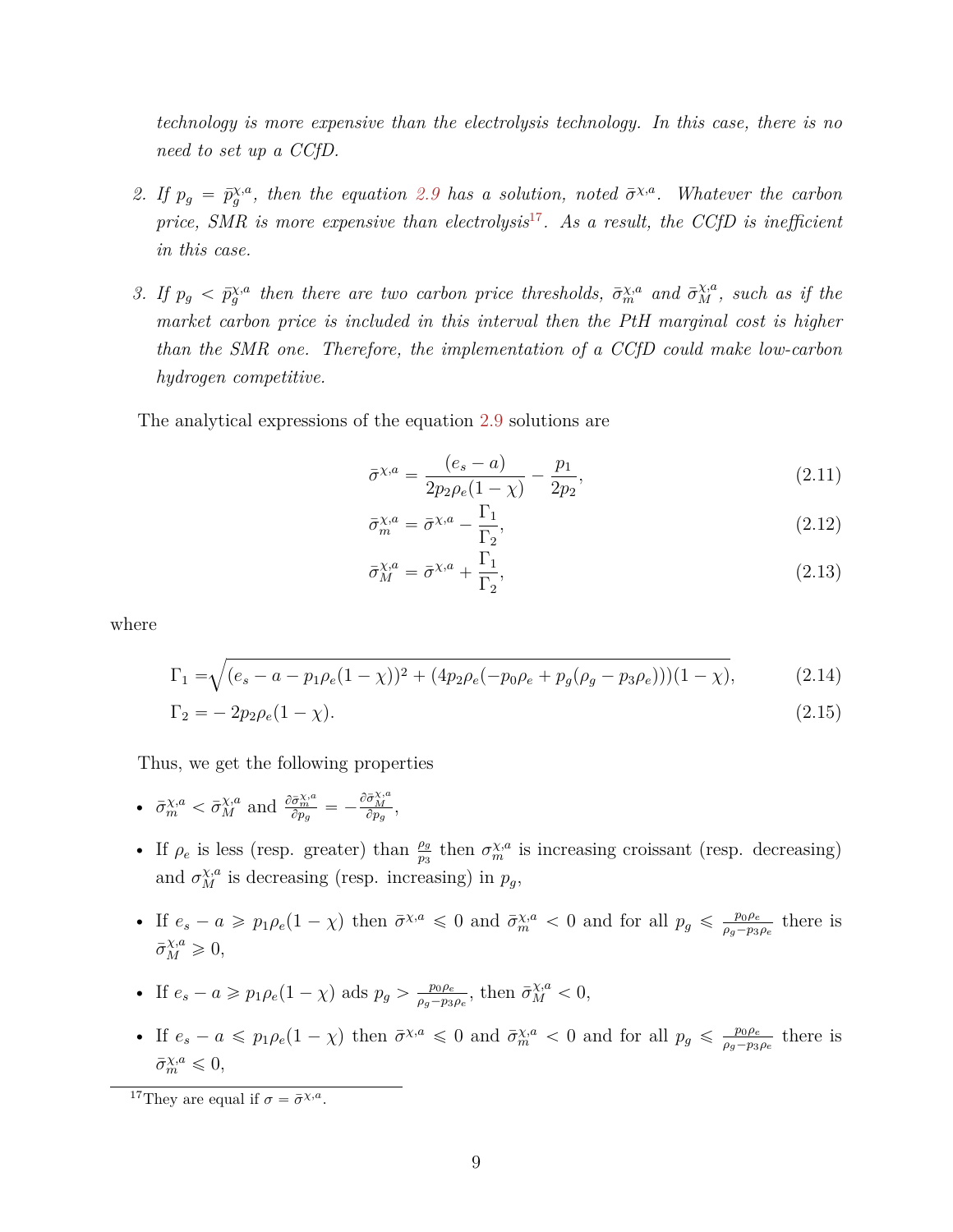- If  $e_s a \leq p_1 \rho_e (1 \chi)$  and  $p_g > \frac{p_0 \rho_e}{\rho_s p_2}$  $\frac{p_0 \rho_e}{\rho_g - p_3 \rho_e}$  then  $\bar{\sigma}_m^{\chi,a} > 0$ ,
- If  $p_g < \bar{p}_g^{\chi,a}$  and if  $\sigma \in ]\bar{\sigma}_m^{\chi,a}; \bar{\sigma}_M^{\chi,a}]$  (as  $p_2 < 0$ ) then  $c_e > c_s$  or else  $c_e \leq c_s$

Given these properties and Proposition [2.2,](#page-8-1) the following theorem, which defines the strike, can be stated.

**Theorem 2.3.** *The CCfD will be implemented only if the reference gas price (e.g. the expected value of the gas price over the term of the contract) is below a certain threshold*  $(\bar{p}_{g}^{\chi,a})$  and the couple  $(\bar{\sigma}_{m}^{\chi,a}, \bar{\sigma}_{M}^{\chi,a})$  constitutes the strike.

Thus, an optimal CCfD will not necessarily be defined from a single carbon price threshold [called strike by [Sartor and Bataille,](#page-22-1) [2019,](#page-22-1) for instance] such that if the carbon price is below this threshold then the beneficiary of the contract receives a certain amount of money. Indeed, due to the specification of electricity price (input of PtH production) which is a quadratic function of carbon, we have highlighted the existence of two thresholds, i.e. a couple of carbon prices which constitute the strike. The CCfD payment formula, function of the selected strike, is defined in the Theorem [2.4.](#page-10-1)

<span id="page-10-1"></span>**Theorem 2.4.** If the reference gas price is less than  $\bar{p}_{g}^{\chi,a}$ , then in order to guarantee the *competitiveness (in expectation) of the electrolysis technology compared to that of the steamreforming technology, a CCfD can be proposed to the producers of hydrogen by electrolysis, the payment of which, noted*  $\bar{\gamma}^{\chi,a}$ *, is a function of market carbon prices (* $\sigma$ *) and of the selected strike :*

$$
\bar{\gamma}^{\chi,a}(\sigma) = \Gamma_1(\bar{\sigma}_M - \sigma) - \frac{\Gamma_2}{2}(\bar{\sigma}_M - \sigma)^2 = -\Gamma_1(\bar{\sigma}_m - \sigma) - \frac{\Gamma_2}{2}(\bar{\sigma}_m - \sigma)^2 \tag{2.16}
$$

*where*  $\Gamma_1$  *is defined by [\(2.14\)](#page-9-0) and*  $\Gamma_2$  *by [\(2.15\)](#page-9-1).* 

The CCfD's payment formula depends on electricity price parameters. However, these are linked, among other things, to the electricity production fleet, which differs from one country to another. Consequently, it is preferable to have CCfDs differentiated by country even if the hydrogen production technologies are identical from one country to another. We illustrate this point in the following section devoted to an analysis of the French and German cases.

## <span id="page-10-0"></span>**3 Determination of French and German CCfDs**

In this section, the optimal CCfDs for the development of hydrogen by electrolysis in France and Germany are determined. First, the data set used is detailed. Estimates of the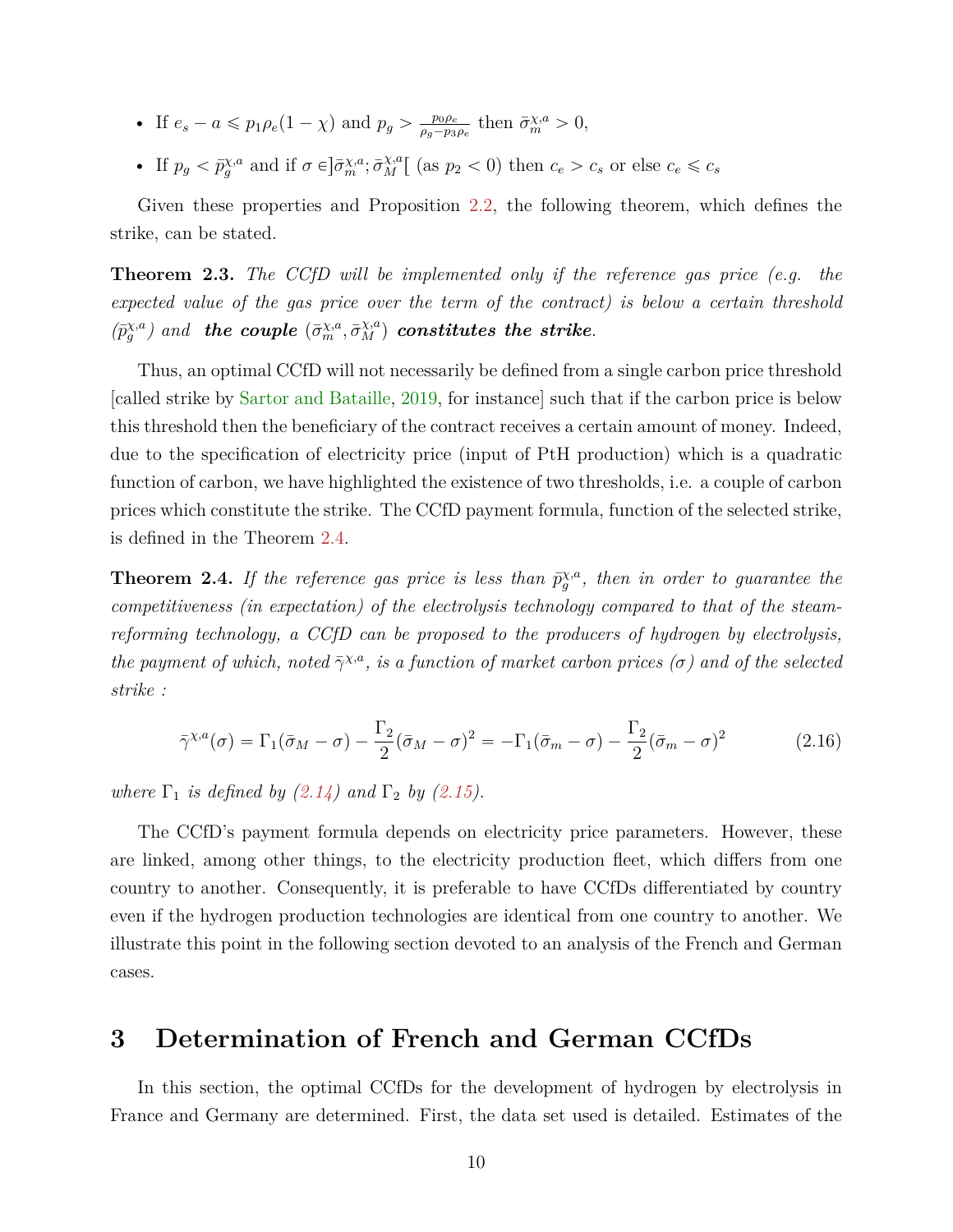electricity price function parameters (equation [2.6\)](#page-7-0) are presented. Then, an analysis of the costs of hydrogen produced by the two technologies as a function of electricity, gas and carbon prices is performed. Finally, the contract strike and payment and their variations according to some parameters (e.g. subsidies granted) are characterized for France and Germany.

## **3.1 Data**

#### <span id="page-11-1"></span>**3.1.1 Electricity price**

The values we assigned to the parameters of the electricity price function (equation [2.6\)](#page-7-0) were estimated from quarterly data for gas and electricity prices from the French Commission for Energy Regulation's Market Observatories [\[CRE,](#page-21-6) [2010–2019\]](#page-21-6) from 2010 to 2019. For France (respectively Germany), these prices are averages of base and peak spot prices on the Powernext market (resp. European Energy Exchange). Therefore, under the hypothesis of a continuous hydrogen production, 24 hours a day, the average electricity price for a hydrogen producer by electrolysis is a weighted average of the base and peak prices of the market corresponding to the considered country. These electricity prices thus calculated constitute the observations of our explained variable  $(p_e)$ . The observations for the carbon prices are front-year prices<sup>[18](#page-0-0)</sup> from ICE Endex<sup>[19](#page-0-0)</sup>.

The ordinary least squares estimate results are available in appendix [A.](#page-23-0) We summarize here the final results. We retain the following specification of the electricity function

<span id="page-11-0"></span>
$$
p_e = p_1 \sigma + p_2 \sigma^2 + p_3 p_g + \epsilon,\tag{3.1}
$$

where the values of the estimated parameters for France (respectively Germany) as shown in Table [1](#page-12-0) (respectively in Table [2\)](#page-12-1).

In this application, the parameter  $p_0$  in equation [\(2.6\)](#page-7-0) is not significant. A first explanation could be that, most of the time, the marginal technology in electricity production is a gas technology. A second possible explanation is that the influence of other marginal technologies (coal, fuel oil, etc.) is captured by the parameters associated with the carbon price  $p_1$  and  $p_2$ .

We find that the value of the parameter associated with  $\sigma$ , i.e.  $p_1$ , is the same in France and in Germany (equal to 3.16). The impact of gas and electricity prices characterized by *p*3, all else being equal, is more important in France (equal to 1.22) than in Germany (equal

<sup>&</sup>lt;sup>18</sup>Since the  $CO_2$  spot market is residual and the  $CO_2$  futures and spot prices are linked by a cash and carry arbitrage relationship, we use these futures prices.

<sup>19</sup>C.f [ICE Endex.](https://www.theice.com/products/4347999/EUAA-Futures/data?marketId=6501040&span=1)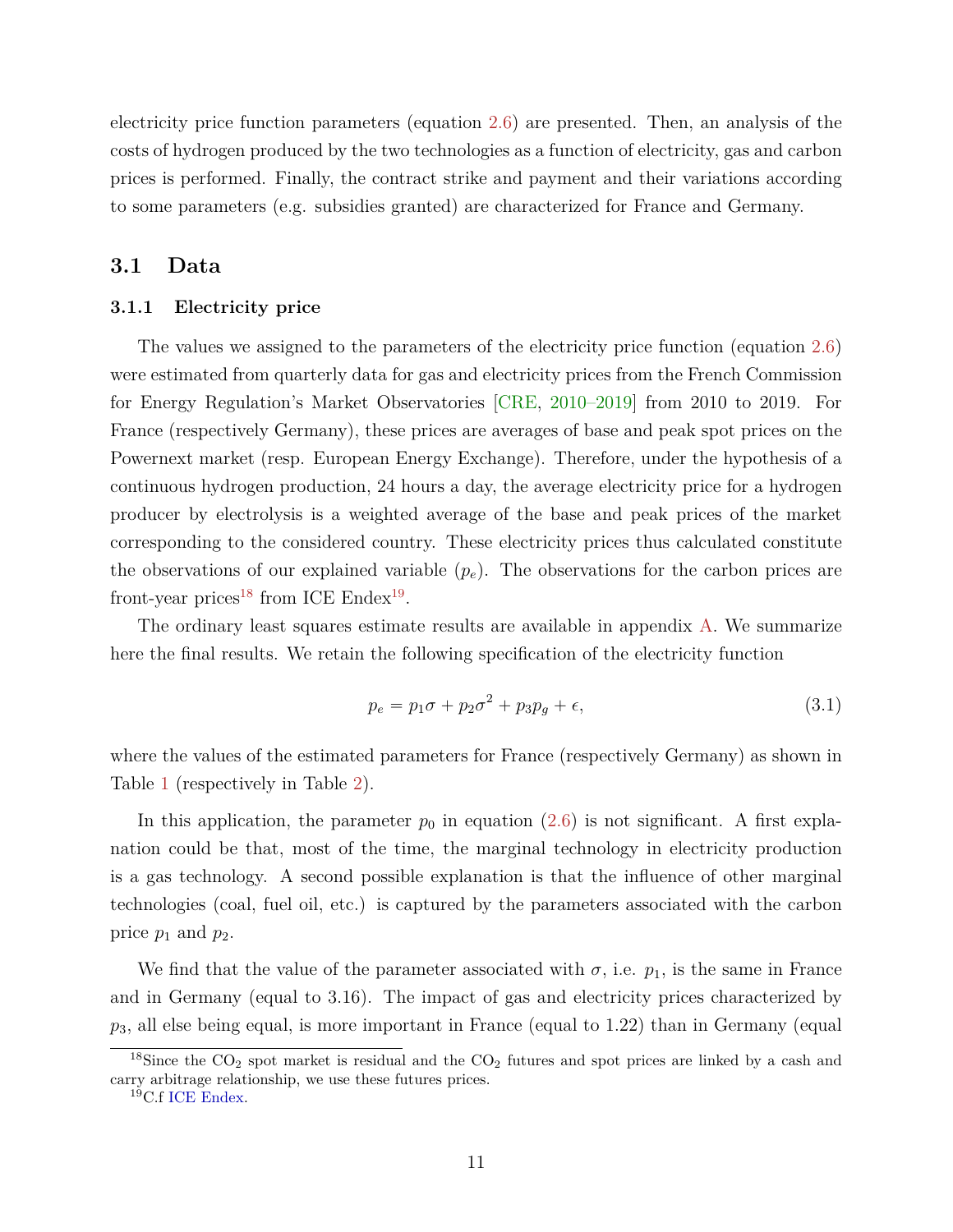<span id="page-12-0"></span>

| Explanatory var.   <b>Parameter</b>   Estimation   SD   t-value   $P(>  t )$ |         |         |                      |                                               |
|------------------------------------------------------------------------------|---------|---------|----------------------|-----------------------------------------------|
|                                                                              | $p_3$   | 1.22    | $0.18$   6.64   2e-7 |                                               |
|                                                                              | $v_1$   | -3.16   |                      | $\vert 0.78 \vert 4.05 \vert 0.000321$        |
|                                                                              | $p_{2}$ | $-0.10$ |                      | $\vert 0.03 \vert -2.83 \vert 0.008178 \vert$ |

Table 1: Linear regression results for the French case.

<span id="page-12-1"></span>

| Explanatory var.   Parameter   Estimation   SD   t-value   $P(>  t )$ |         |         |               |                                         |
|-----------------------------------------------------------------------|---------|---------|---------------|-----------------------------------------|
|                                                                       | $p_3$   | 1.00    | $0.12$   8.23 | $12.7e-9$                               |
|                                                                       | $\nu_1$ | 3.16    |               | $0.52$   6.12   8.76e-7                 |
|                                                                       | $p_{2}$ | $-0.08$ |               | $\vert 0.02 \vert -4.09 \vert 0.000285$ |

Table 2: Linear regression results for the German case.

<span id="page-12-2"></span>to 1). For any gas price greater than  $(-0.0057 + 0.0172\sigma)\sigma$  the price of electricity in France is higher than in Germany (see Figure [1\)](#page-12-2).



**Interpretation**: For a certain value of  $\sigma$  (in  $\mathbf{E}/t$ ) if the gas price (in  $\mathbf{E}/\text{MWh}$ ) is above this curve then the electricity price in France is higher than in Germany.

Figure 1: Gas price above which the electricity price in France is higher than in Germany

Note that if we consider only positive electricity prices, the specification [3.1](#page-11-0) is only valid for certain values of the carbon price. Indeed, for a given gas price,  $p_g$ , to guarantee the positivity of the electricity price, the carbon price  $\sigma$  must be between  $\max(0, \frac{p_1 - \sqrt{p_1^2 - 4p_2p_3p_g}}{-2p_2})$  $\frac{p_1 - p_2 p_3 p_3}{-2p_2}$ and  $\frac{p1+}{p}$  $\sqrt{p_1^2 - 4p_2p_3p_g}$  $\frac{p_1 - 4p_2p_3p_g}{-2p_2}$ .

## **3.2 Other parameters**

The benchmark values of the parameters, other than electricity prices, used in our numerical application to determine the strike and payment of CCfDs are defined in Table [3.](#page-13-0)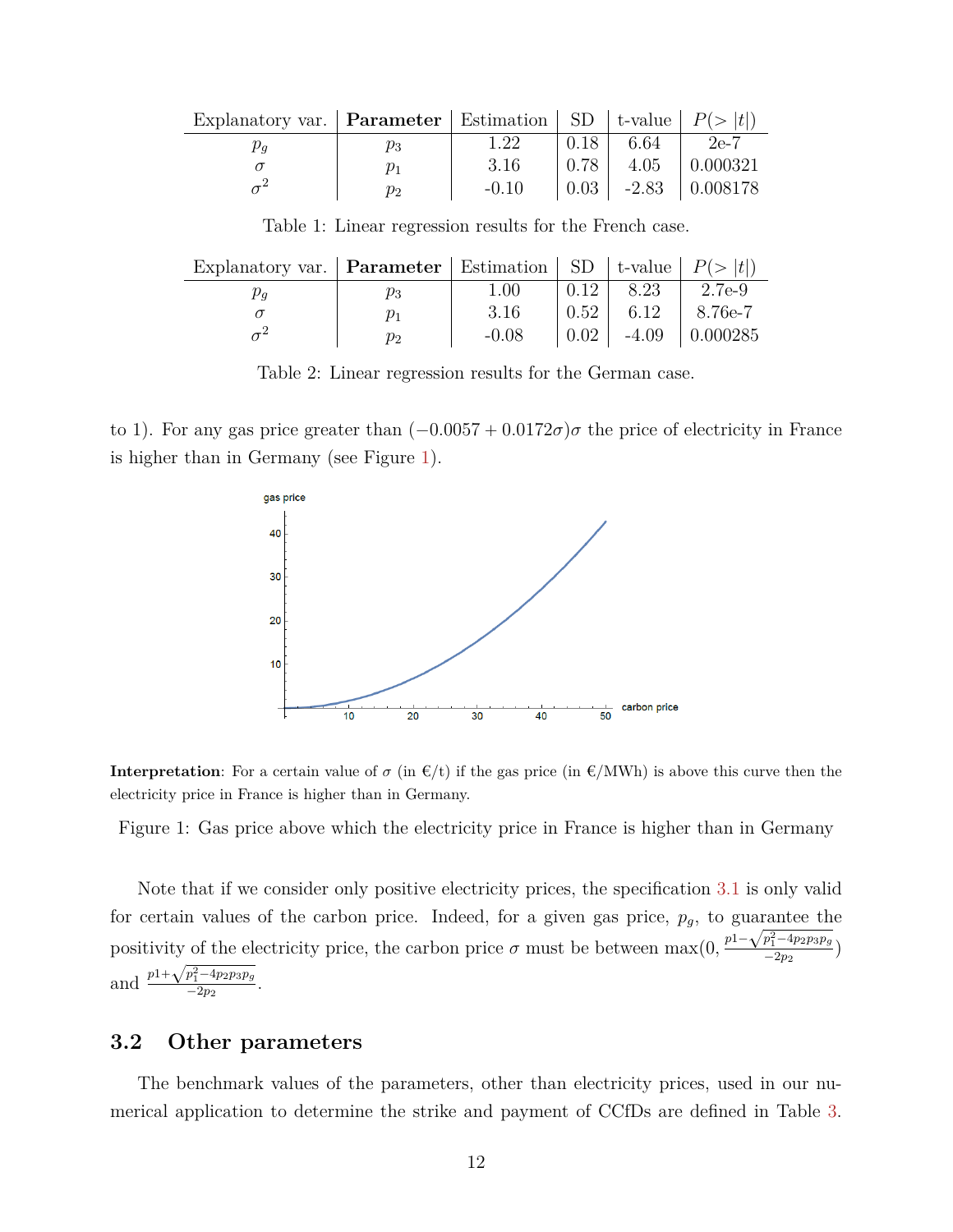<span id="page-13-0"></span>They were determined using data from [Hydrogen Europe](#page-22-7) [\[2020a\]](#page-22-7), [Eurostat](#page-21-7) [\[2021\]](#page-21-7) and [RTE](#page-22-6) [\[2016\]](#page-22-6).

$$
\begin{array}{c|c|c|c|c|c|c|c|c} \hline \rho_g & e_s & \rho_e & \mathbf{a} & \chi \\ \hline 80\% & 0.328 \text{gCO}_2/\text{MWh} & 50\% & 0 & 0 \\ \hline \end{array}
$$

Table 3: Reference values of the model parameters.

## **3.3 Analysis of hydrogen production costs**

In order to characterize the most efficient CCfDs for the French and German cases, the first step is to understand precisely the production costs of hydrogen according to the two technologies, since it is the difference between these two marginal production costs that needs to be compensated with the contract.

In general and independently of the studied region, SMR production marginal cost [\(2.4\)](#page-6-0) is an increasing function of the gas price (where  $\rho_g$  is the grade) and of the  $CO_2$  price (where  $e_s - a$  is the grade). Figure [2](#page-13-1) is an illustration.

<span id="page-13-1"></span>

**Interpretation**: The lines above represent the marginal costs of hydrogen production by SMR as a function of the gas price, for certain values of the carbon price,  $\sigma$ , when the efficiency of the technology  $\rho_q$  is 80%, the carbon emission factor  $e_s$  is 32.8% and without free allocation of carbon emission permits  $a = 0$ . These lines are increasing in gas price (slope of 0.8) and in carbon price (the lines are parallel and separated by a distance of  $(a - e_s)/\sigma 1 - \sigma 2$  where  $\sigma 1$  and  $\sigma 2$  are two different carbon prices).

Figure 2: Marginal costs of hydrogen by SMR as a function of gas price.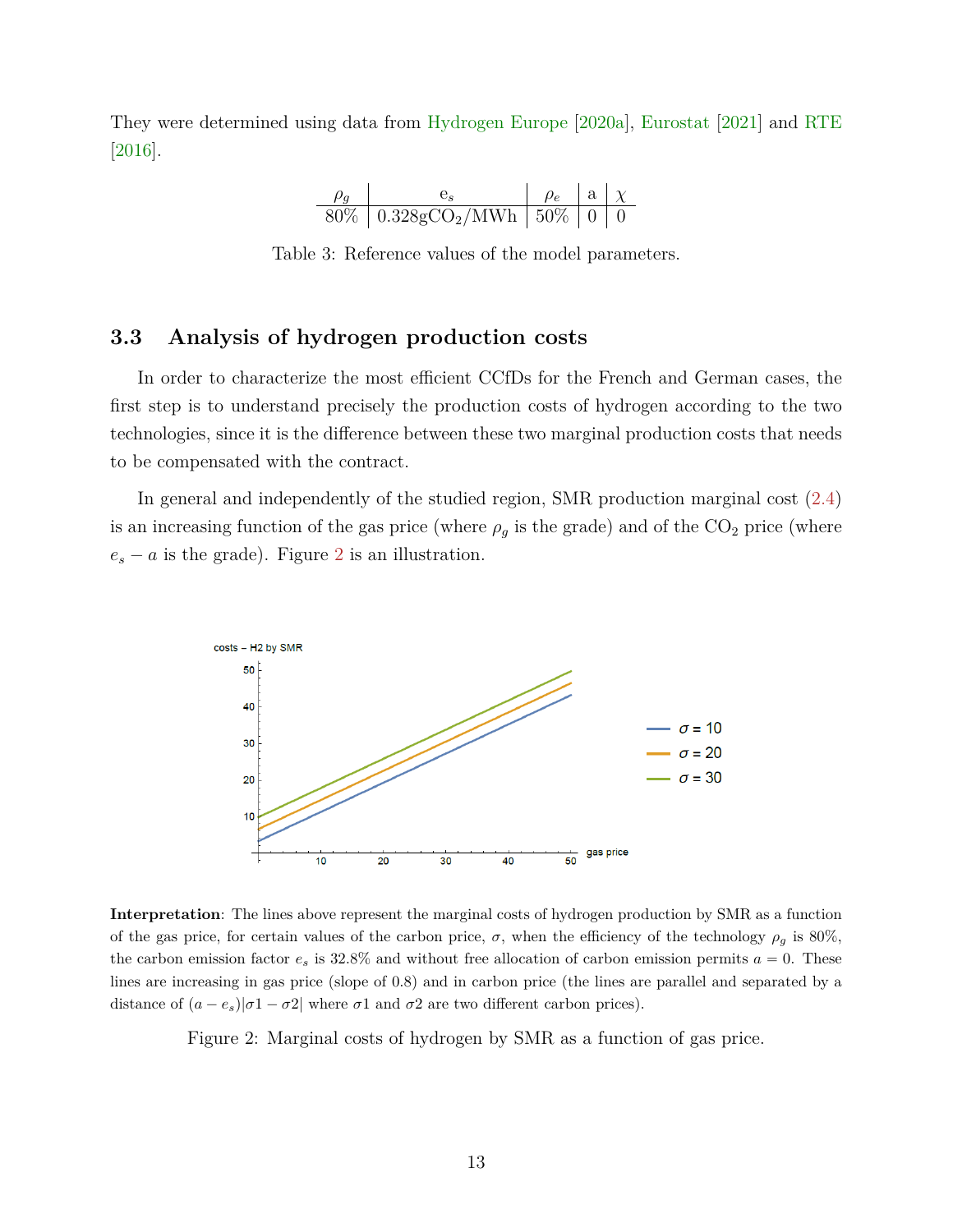The case of electrolytic generation is slightly more sophisticated. If the parameter  $p_3$  of the electricity price function  $(2.6)$  is non-zero<sup>[20](#page-0-0)</sup> (case for France and Germany) then the PtH marginal cost [\(2.5\)](#page-7-1) is strictly increasing with the gas price. Because of the indirect effects of CO2, this marginal cost is a quadratic function of the carbon price. It is increasing for any  $\sigma < -p_1/2p_2$  and decreasing for any  $\sigma > -p_1/2p_2$ . This is why, on Figure [3,](#page-14-0) the line for  $\sigma = 10/t$  is between the lines  $\sigma = 20$  and  $\sigma = 30/t$ .

<span id="page-14-0"></span>

**Interpretation**: The lines above represent the PtH marginal costs in Germany as a function of the gas price when the technology efficiency  $\rho_e$  is 50% and without carbon offsetting  $(\chi = 0)$ . These lines are increasing (resp. decreasing) if the price of carbon  $\sigma$  is less (resp. more) than 19.75 $\epsilon/t$ .

Figure 3: Marginal costs of hydrogen by electrolysis as a function of the price of gas.

Given the value of the selected parameters (Table [3\)](#page-13-0), we assume that the SMR marginal costs [\(2.4\)](#page-6-0) are the same in France and Germany (for the same gas price). Because of the differences in the electricity mix and the seasonality of the electricity demand between these two countries (i.e. different parameters of the electricity price function), it is also interesting to study the differences in production costs between these two countries. In Germany (Figure [4\)](#page-15-0) as in France (Figure [5\)](#page-16-0), for a high enough carbon price, electrolysis production is competitive with steam reforming production. Below this price, there is a threshold gas price for each country below which the cost of production by steam reforming is lower than the cost of production by electrolysis. For instance, in Germany and for a carbon price of  $20 \in \mathcal{L}$ , a CCfD will allow to subsidize the competitiveness of electrolysis production for a gas price below  $27.57\epsilon/MWh$ . Above this price, producers would pay back a certain amount to the government.

The carbon price evolution influences the competitiveness gap of hydrogen by electrolysis between France and Germany. Thus, while for  $\sigma = 10 \epsilon/t$ , German production is less expensive than French production (for a gas price higher than or equal to  $1.7\epsilon/MWh$ ), for

<sup>&</sup>lt;sup>20</sup>If  $p_3 = 0$  then the marginal cost of hydrogen production by electrolysis is independent of the gas price.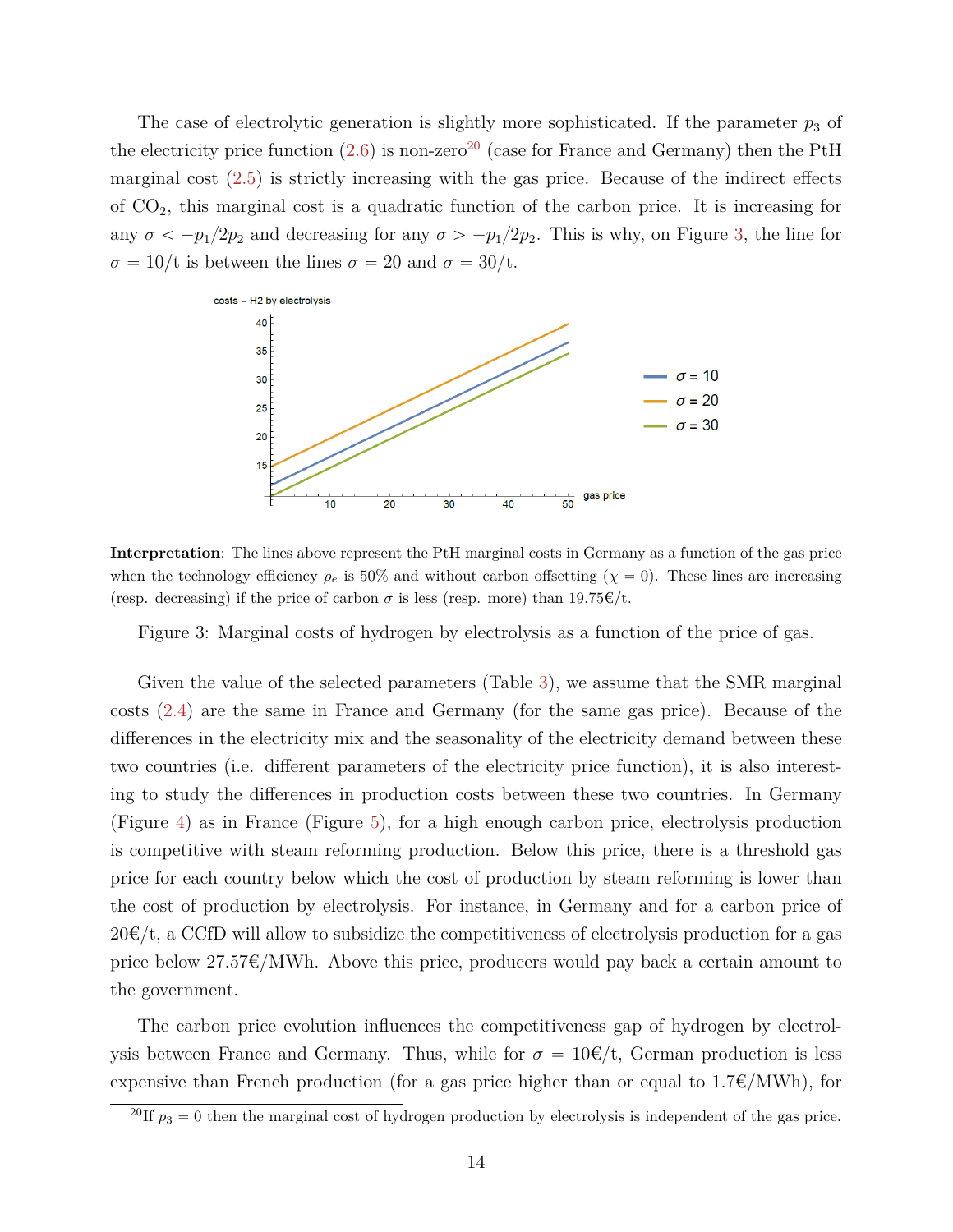<span id="page-15-0"></span>

Costs for a carbon price of  $20 \in \mathcal{E}/t$ . Costs for a carbon price of  $30 \in \mathcal{E}/t$ . **Interpretation**: The blue (respectively orange) curves represent, as a function of the gas price  $(\epsilon/MWh)$ , the marginal costs of hydrogen production by electrolysis (resp. steam reforming) in Germany (i.e. for parameters whose values are those of Tables [2](#page-12-1) and [3,](#page-13-0) when the carbon price is  $20 \in/t$  (left figure) and 30  $\mathcal{E}/t$  (right figure). If the carbon price is 20 $\mathcal{E}/t$  then for any gas price below 27.57 $\mathcal{E}/NWh$  the marginal cost of electrolysis production is higher than that of steam reforming production. When the carbon price is  $30\cdot \text{C}/t$ , for any (positive) gas price, the marginal costs of steam reforming production are higher than those of electrolysis.

Figure 4: Costs of both technologies in Germany.

 $\sigma = 30 \cdot \epsilon/t$ , the trend can be reversed according to the gas price (see Figure [6\)](#page-17-0). There is a threshold gas price (function of  $\sigma$ )<sup>[21](#page-0-0)</sup> such that, for any gas price above this threshold, the electrolysis production technology is more expensive in France than in Germany. In general, if we consider two countries A and B whose electricity price function parameters are  $p_0 = 0$ ,  $p_1 = p_{1i}, p_2 = p_{2i}$  and  $p_3 = p_{3i}$  for  $i = A$  or *B*, then if the gas price is greater (resp. less) than  $\frac{\sigma(p_{1B}-p_{1A}+(p_{2B}-p_{2A})}{p_{3A}-p_{3B}}$  it is more expensive (resp. less expensive) to produce hydrogen by electrolysis in country B than in country A.

## **3.4 Analysis of the CCfD's price and payment**

#### **3.4.1 CCfD characteristics without additional State aid**

As noted earlier, the existence of distinct electricity prices across generation assets leads to regionally specific CCfDs, as illustrated in Figure [4.](#page-29-0) In this figure, electrolysis production is more expensive than SMR production within the curves. Also, for a given gas price, the government would make a payment to electrolytic hydrogen producers when the  $CO<sub>2</sub>$  price is in the range  $[\sigma_m; \sigma_M]$  and *vice versa*. From Proposition [2.2,](#page-8-1) the CCfD is only useful if the gas price is below a certain threshold equal to  $47.20 \text{E/MWh}$  for France and  $31.15 \text{E/MWh}$ for Germany. Given the value of the electricity price parameters, the area corresponding to a subsidy of the electrolysis production is wider in France than in Germany.

<sup>&</sup>lt;sup>21</sup>According to the selected parameters values, this threshold price is  $(-0.00571 + 0.0172σ)σ$ .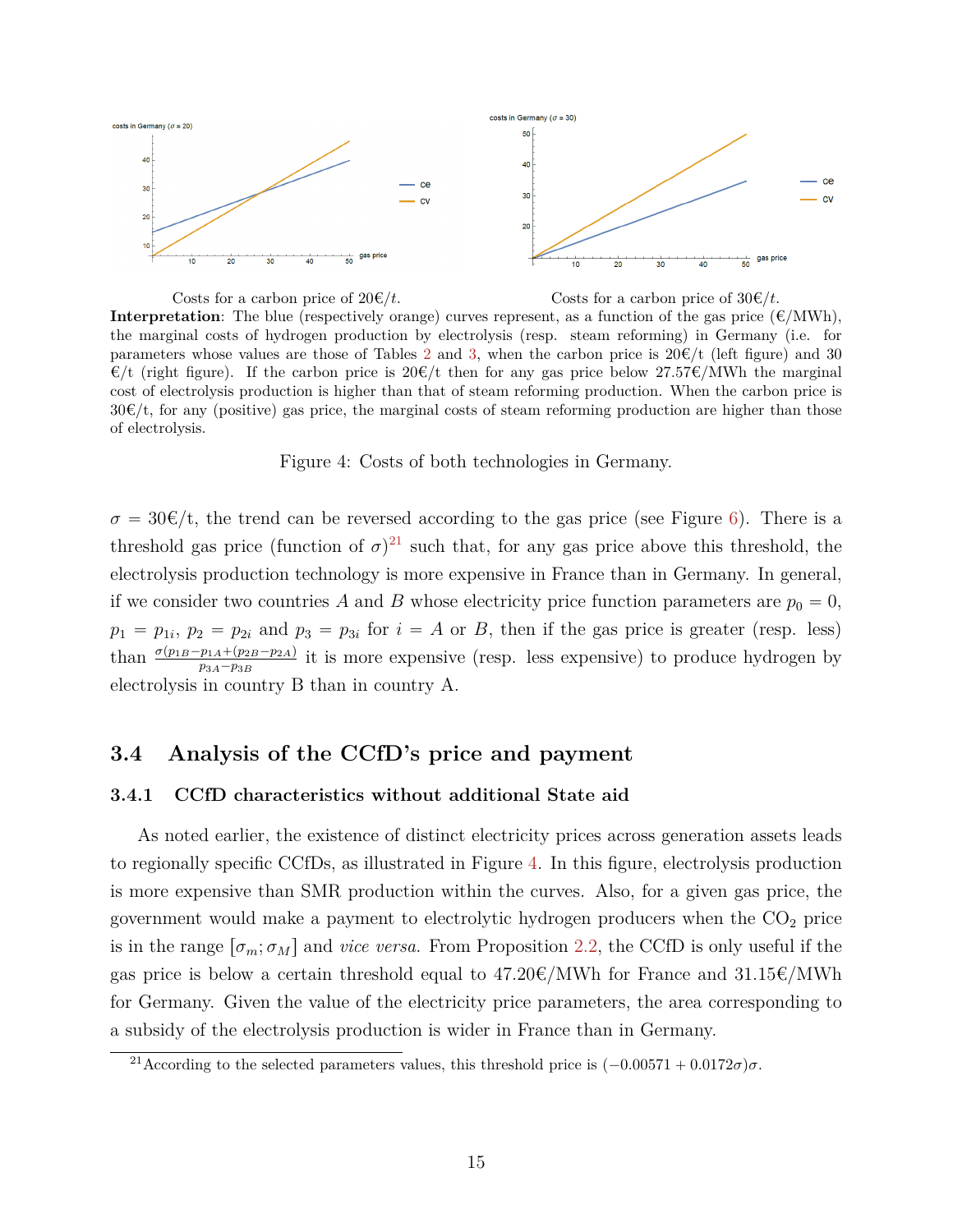<span id="page-16-0"></span>

Costs for a carbon price of  $20 \in \mathcal{C}/t$ . Costs for a carbon price of  $30 \in \mathcal{C}/t$ . **Interpretation** : The blue (respectively orange) curves represent, as a function of the gas price  $(\mathcal{E}/\text{MWh})$ , the marginal costs of hydrogen production by electrolysis (resp. SMR) in France (i.e. for parameters whose values are those of the Tables [1](#page-12-0) and [3](#page-13-0) when the carbon price is  $20 \in \mathcal{H}$  (referse figure). If the carbon price is  $20\epsilon/t$  then for any gas price below  $39.67\epsilon/MWh$  the marginal cost of electrolysis production is higher than that of steam reforming production. When the carbon price is  $30 \text{E/t}$ , for any (positive) gas price, the marginal costs of the steam reforming production are higher than the electrolysis production.





**Interpretation**: The curves above represent the strike of the French and German CCfDs as a function of the gas price. More precisely, the couple  $(\sigma_m; \sigma_M)$  for both countries. We see that for any gas price below  $12 \in \text{/MWh}$ , the French  $\sigma_M$  is lower than the German one. For any positive gas price the French  $\sigma_m$  is lower than the German one. The abscissa of the connection point of the  $\sigma_m$  and  $\sigma_M$  curves corresponds to  $\bar{p}_g^{\chi,a}$ defined in [\(2.10\)](#page-8-2) i.e. the gas price above which the CCfD is useless. It is equal for France to  $47.19 \text{E}/\text{MWh}$ and for Germany to 31.15 $\epsilon/MWh$ . For any pair  $(p_g, \sigma)$  inside the curves the payment to the producer is positive.

Figure 7: CCfD strikes in France and Germany.

Therefore, for an equal  $CO<sub>2</sub>$  price on the market, the payments made by the government to producers can be higher in France than in Germany, as illustrated in Figure [8.](#page-17-1) For example, for a gas price of  $30\epsilon/MWh$ , the payment is slightly positive in Germany for a market carbon price between 12 and  $17\epsilon/t$ , while in France it is largely positive for a price between 6 and  $23\epsilon/t$ . As a reminder, when the payment is negative, it is a form of reimbursement made by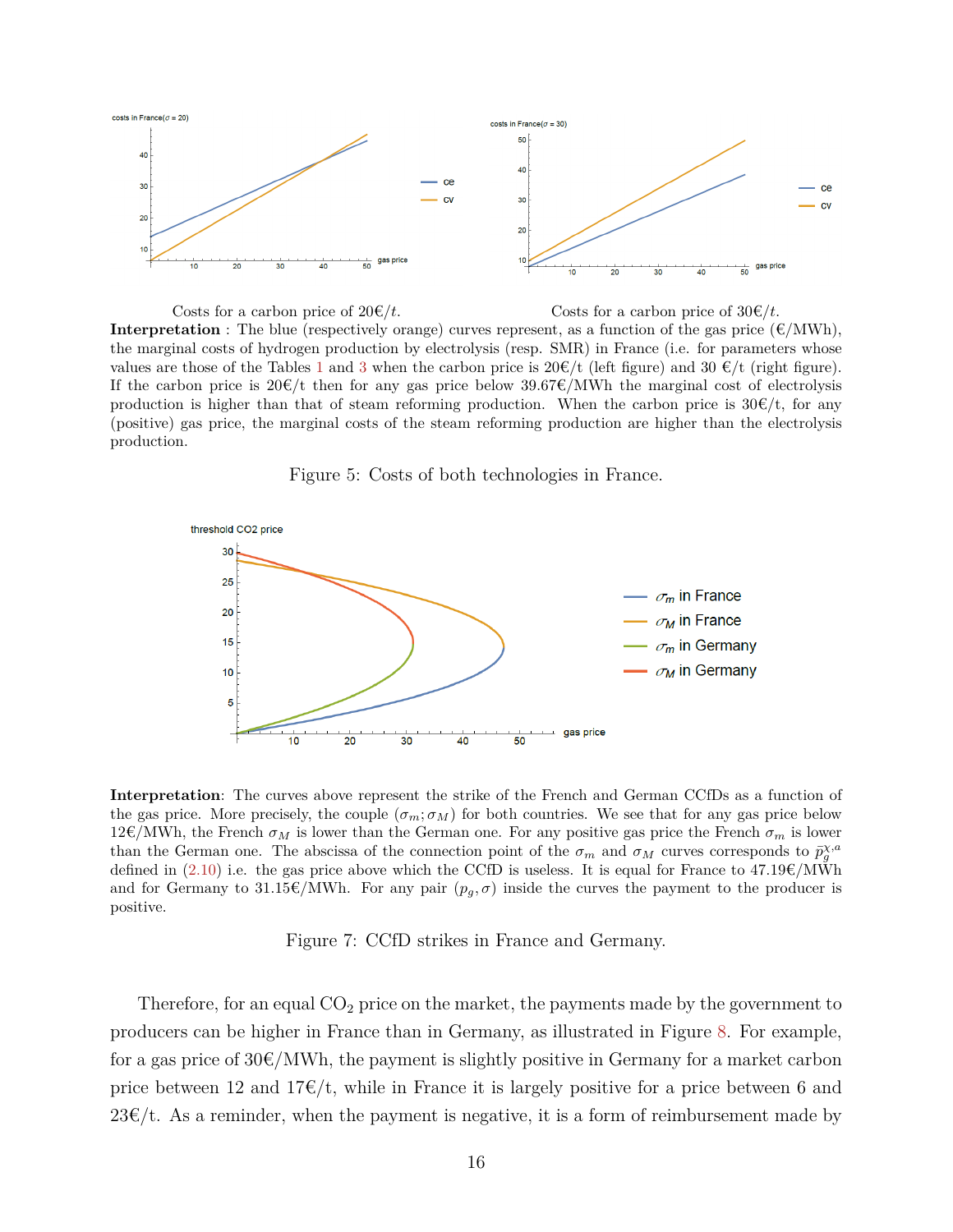<span id="page-17-0"></span> $\Delta$  costs (France - Germany) - H2 by electrolysis



**Interpretation**: The above curves represent the difference between the marginal costs of hydrogen production by electrolysis in France and Germany as a function of the gas price  $(\epsilon/MWh)$  and for three values of the carbon price (in  $\epsilon/t$ ) (given the values of the parameters in Tables [1](#page-12-0) to [3\)](#page-13-0). We can see that if the carbon price is  $20\epsilon/t$ , then for any gas price higher than 6.77 $\epsilon/MWh$ , hydrogen production by electrolysis is more expensive in France than in Germany.

#### Figure 6: Difference in marginal costs of hydrogen production by electrolysis between France and Germany.

the electrolysis hydrogen producers to the government. Also, Figure [8](#page-17-1) illustrates the nonmonotonicity of the payment function and highlights the existence of a gas price at which the payment is negative regardless of the carbon price. This threshold gas price  $\bar{p}_{g}^{\chi,a}$  is defined in [\(2.10\)](#page-8-2) and calculated previously (see Figure [4](#page-29-0) for example).

<span id="page-17-1"></span>

CCfD payment in Germany. CCfD payment in France. **Interpretation**: The curves represent the payment of the German CCfD (left curves) and the French CCfD (right curves) as a function of the carbon price  $(\epsilon/t)$  and according to different values of the gas price ( $\epsilon/MWh$ ). For a gas price of 40 $\epsilon/MWh$  the German CCfD payment is always negative since  $\bar{p}_g^{\chi,a}$  $31.15\epsilon/MWh$  in Germany. For this gas price of  $40\epsilon/MWh$  the CCfD is useless. For any gas price below the threshold price  $\bar{p}_{g}^{\chi,a}$  the payment is negative if the carbon price is below  $\sigma_m$  or above  $\sigma_M$  and positive otherwise.

Figure 8: CCfD payment in France and Germany according to the carbon price on the market.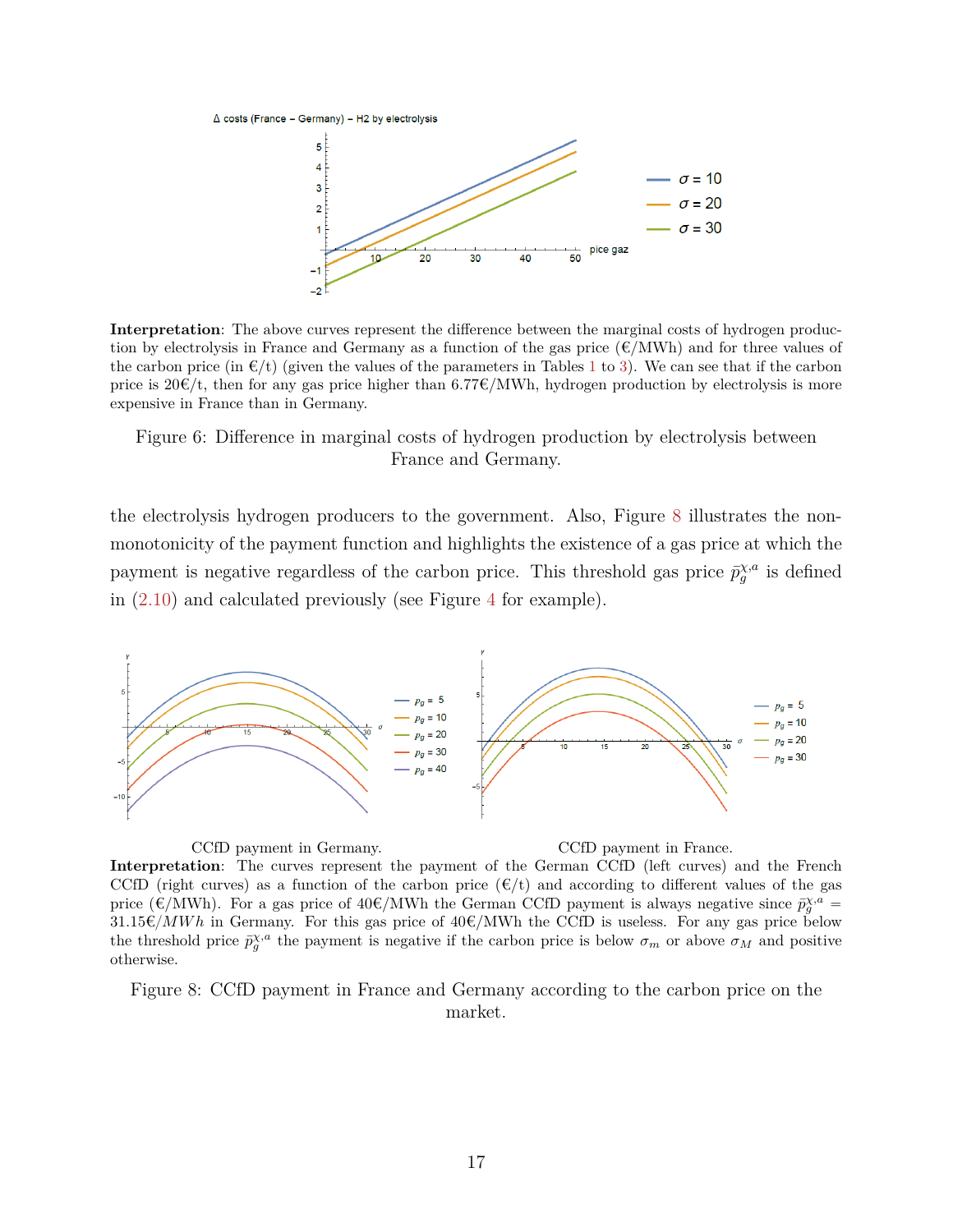**Example.** Suppose that the CCfD developer estimates that, over the contract period, the gas price will be  $20\epsilon/MWh$ . Given the electricity price specification [\(3.1\)](#page-11-0), this is only valid in France (resp. Germany) for a carbon price below  $38.02 \times /t$  (resp.  $45.05 \times /t$ ). The strikes  $(\text{in } \in / tCO_2)$  are for France  $(3.44; 25.14)$  and for Germany  $(6; 23.87)$ . The payment function of the French CCfD is  $0.95(25.14 - \sigma) - 0.044(25.14 - \sigma)^2$  or equivalently  $-0.95(3.44 - \sigma)$  $0.044(3.44 - \sigma)^2$  and that for Germany  $0.75(23.87 - \sigma) - 0.042(23.87 - \sigma)^2$  or equivalently  $-0.75(6 - \sigma) - 0.042(6 - \sigma)^2$ . We omit in this study issues related to the duration of the contract. This essentially influences the determination of parameter values (yields, reference input prices, etc.).

## **3.5 Impacts of state aid supplementing the ETS**

As a reminder, the developed model allows the study of two state aids complementing the ETS market: carbon offsetting for PtH  $(\chi)$  and free allocations for SMR  $(a)$ .

Unsurprisingly, as illustrated in Figures [9](#page-18-0) and [10,](#page-19-0) carbon indirect effect offsets lower the threshold price needed for an efficient contract. Conversely, the strikes are increasing with free allocations. Thus, to reduce the costs associated with the implementation of CCfD for public policy makers, it would be possible to increase carbon offsetting or to decrease free allocations.

<span id="page-18-0"></span>

Impact of free allowances for SMR. Impact of carbon offsetting for electrolysis.

**Interpretation**: The above curves represent the changes in the strike (in  $E/t$ ) as a function of the gas price  $(in \in N/MWh)$ , following free allocations of emission permits for steam reforming (left) and indirect carbon offsets for electrolysis (right).

Figure 9: Impacts of the subsidies supplementing the carbon market on the CCfD strike in Germany.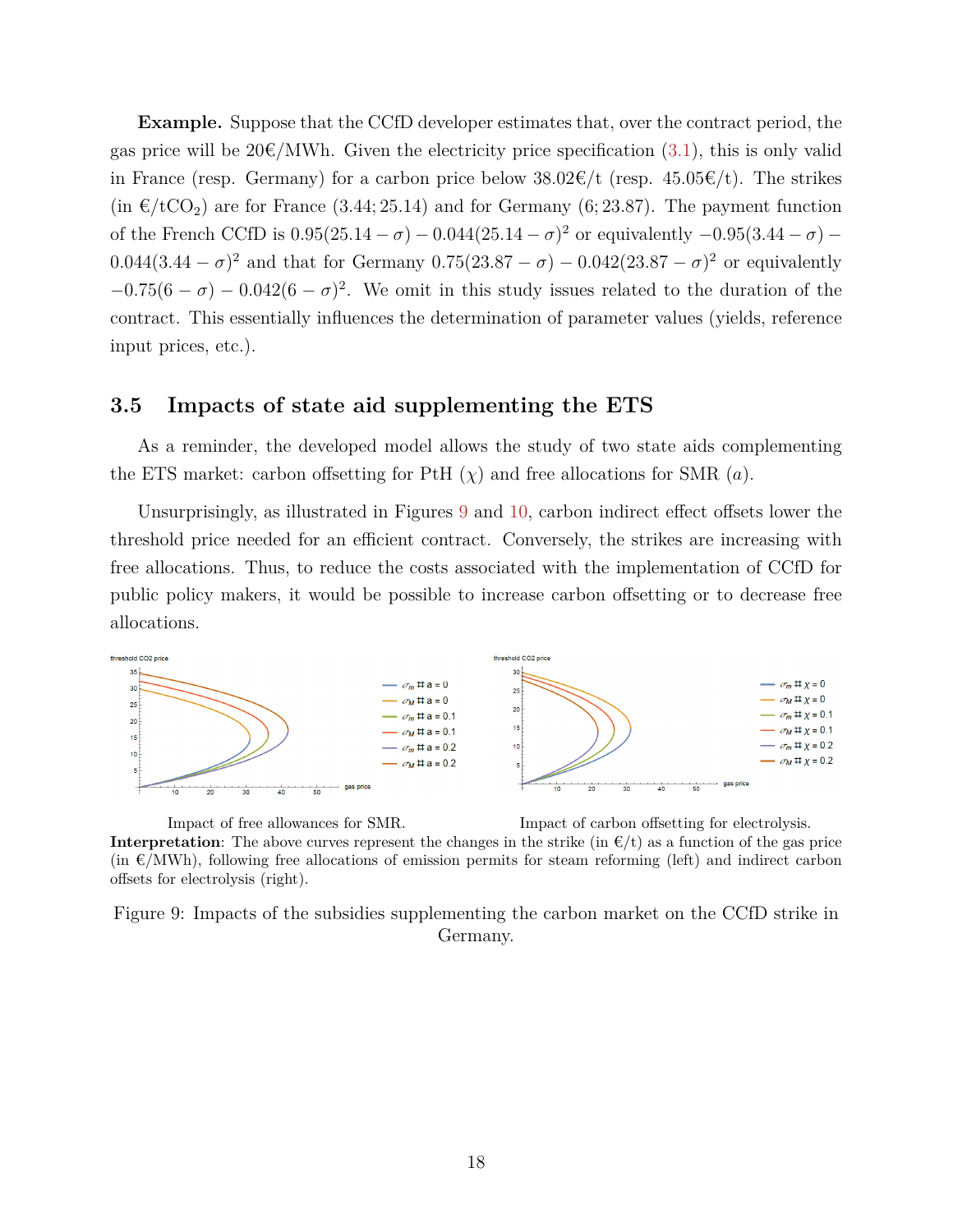<span id="page-19-0"></span>

Impact of free allowances for SMR. Impact of carbon offsetting for electrolysis.

Figure 10: Impacts of the subsidies supplementing the carbon market on the CCfD strike in France.

## **4 Conclusion**

This study focused on characterizing an efficient CCfD for the commercial development of decarbonized hydrogen. Our analysis focuses on the marginal cost differential between SMR and PtH technologies. Omitting storage, purification, and transportation costs, we focus only on hydrogen produced at the site of its consumption, primarily for industrial use.

We determine a threshold gas price at which, whatever the carbon price, hydrogen produced by electrolysis is cheaper than that produced by steam reforming. In the case where this threshold price is exceeded, the CCfD is not efficient since it would substitute the inputs market prices. This result has two main implications. First, future gas price developments should be taken into account when defining the duration of the CCfD. On the other hand, it would be necessary to ensure that the gas price is below this threshold in each region where the CCfD could be implemented. This brings us to the second main conclusion, which concerns the countries of implementation of the CCfD. Given the sensitivity of the model to electricity prices (i.e. electricity mixes and seasonality of electricity demands) it seems important to characterize different CCfDs for each generating fleet. This result invites us to advise against the implementation of a single CCfD for the whole European Union, which is considered economically inefficient due to the variety of parks existing in this area. This conclusion could be reconsidered in the hypothesis of the existence of a single electricity price in Europe, as studied in the annex. Finally, the current policies complementing the EU-ETS market do not seem to prevent the implementation of CCfD. However, reducing free allocations for steam reforming or increasing carbon offsetting for electrolysis could improve the effectiveness of the tool for the development of decarbonized hydrogen. In any case, these additional aids must be taken into account in the definition of the CCfD since they impact the form of the Contract strike and payment.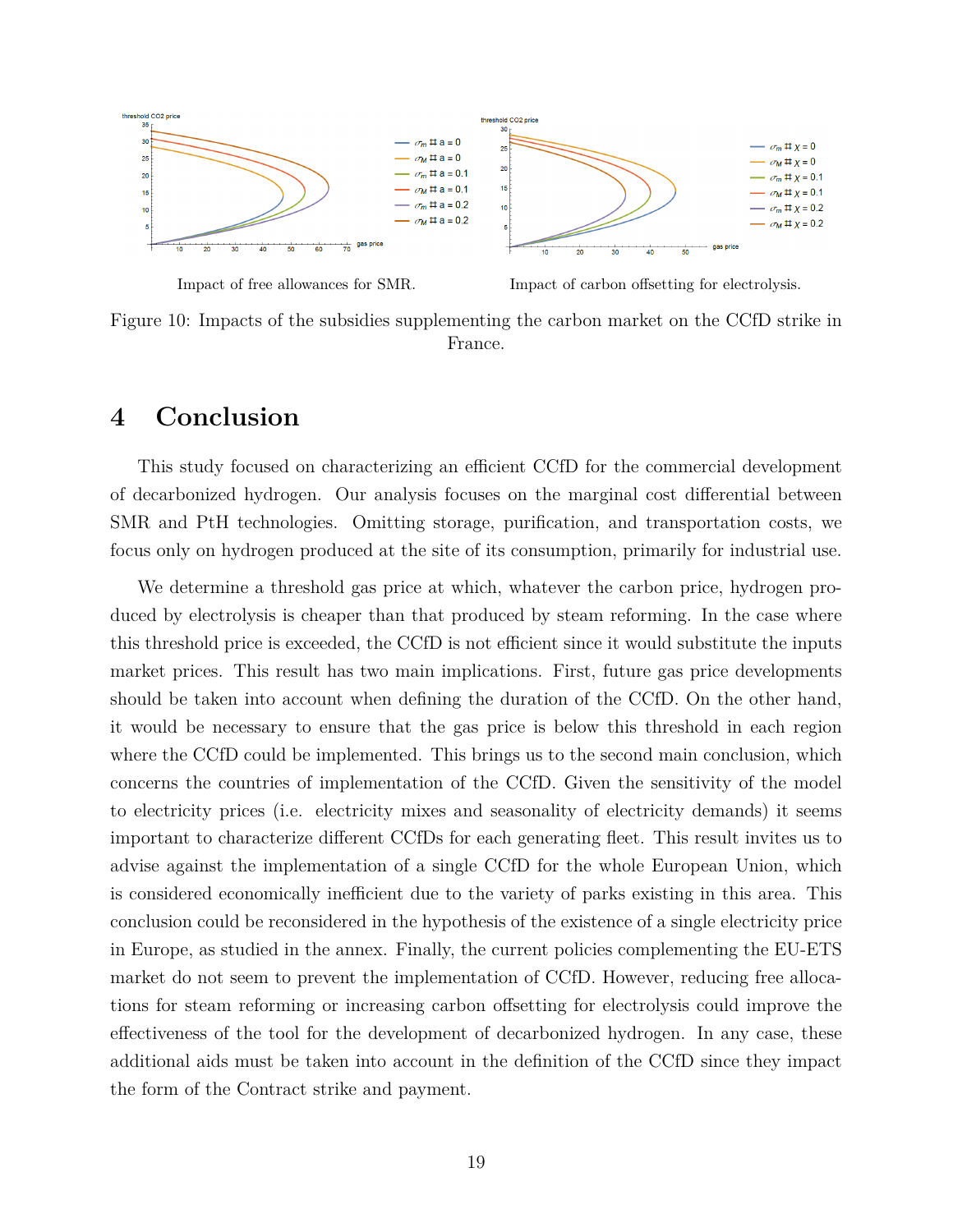To complete our analysis, a multi-period model could be developed to integrate investment decisions. The complementary aids to the development of the electrolysis sector could thus be studied. Taking into account the cost of transport and storage would allow us to extend the analysis and consider other hydrogen consumers.

The study of CCfD characteristics could also be completed in the following two ways. On the one hand, a larger empirical study could test the validity of the values obtained and their sensitivity to variations in the parameters of the variable cost functions. On the other hand, assessing the environmental impact of this policy in terms of avoided emissions would ensure the effectiveness of the CCfD as a complement to the EU-ETS market.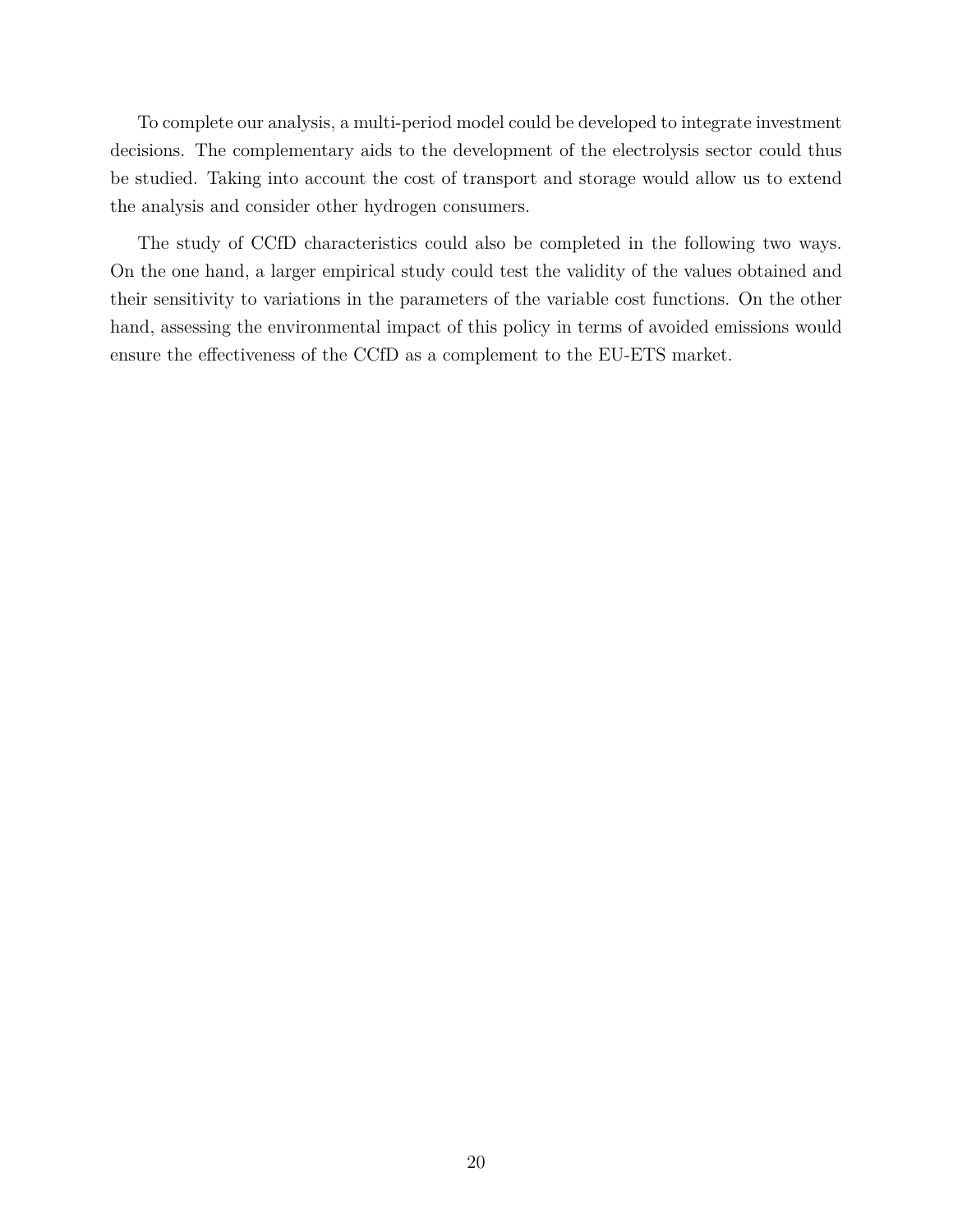# **References**

- <span id="page-21-5"></span>O. Chiappinelli and K. Neuhoff. Time-consistent carbon pricing: the role of carbon contracts for differences. *DIW Berlin Discussion Paper*, 1859, 2020. doi: 10.2139/ssrn.3576402. URL [https://www.diw.de/de/diw\\_01.c.758552.de/publikationen/diskussionspapiere/](https://www.diw.de/de/diw_01.c.758552.de/publikationen/diskussionspapiere/2020_1859/time-consistent_carbon_pricing__the_role_of_carbon_contracts_for_differences.html) 2020 1859/time-consistent carbon pricing the role of carbon contracts [for\\_differences.html](https://www.diw.de/de/diw_01.c.758552.de/publikationen/diskussionspapiere/2020_1859/time-consistent_carbon_pricing__the_role_of_carbon_contracts_for_differences.html).
- <span id="page-21-6"></span>CRE. Observatoire des marchés de Gros de l'électricité et du gaz naturel, du premier trimestre 2010 au deuxième trimestre 2019. Technical report, Commission de Régulation de l'Energie, 2010–2019. URL [https://www.cre.fr/recherche?search\\_form%5BcontentType%5D=](https://www.cre.fr/recherche?search_form%5BcontentType%5D=%2F1%2F2%2F16997%2F120%2F17001%2F&search_form%5BsearchText%5D=march%C3%A9+de+gros&search_form%5BstartDate%5D=&search_form%5BendDate%5D=) [%2F1%2F2%2F16997%2F120%2F17001%2F&search\\_form%5BsearchText%5D=march%C3%A9+](https://www.cre.fr/recherche?search_form%5BcontentType%5D=%2F1%2F2%2F16997%2F120%2F17001%2F&search_form%5BsearchText%5D=march%C3%A9+de+gros&search_form%5BstartDate%5D=&search_form%5BendDate%5D=) [de+gros&search\\_form%5BstartDate%5D=&search\\_form%5BendDate%5D=](https://www.cre.fr/recherche?search_form%5BcontentType%5D=%2F1%2F2%2F16997%2F120%2F17001%2F&search_form%5BsearchText%5D=march%C3%A9+de+gros&search_form%5BstartDate%5D=&search_form%5BendDate%5D=).
- <span id="page-21-1"></span>European Commission. A hydrogen strategy for a climate-neutral europe. Technical report, European Commission, 2020. URL [https://ec.europa.eu/energy/sites/ener/files/](https://ec.europa.eu/energy/sites/ener/files/hydrogen_strategy.pdf) [hydrogen\\_strategy.pdf](https://ec.europa.eu/energy/sites/ener/files/hydrogen_strategy.pdf).
- <span id="page-21-7"></span>Eurostat. *Natural gas price statistics.* Europa, 2021. URL [https://ec.europa.](https://ec.europa.eu/eurostat/statistics-explained/index.php?title=Natural_gas_price_statistics) [eu/eurostat/statistics-explained/index.php?title=Natural\\_gas\\_price\\_](https://ec.europa.eu/eurostat/statistics-explained/index.php?title=Natural_gas_price_statistics) [statistics](https://ec.europa.eu/eurostat/statistics-explained/index.php?title=Natural_gas_price_statistics).
- <span id="page-21-0"></span>FCH2JU. Opportunities for hydrogen energy technologies considering the national energy and climate plans. Technical report, Fuel cells and hydrogen joint undertaking, 2020. URL [https://www.fch.europa.eu/publications/](https://www.fch.europa.eu/publications/opportunities-hydrogen-energy-technologies-considering-national-energy\protect \discretionary {\char \hyphenchar \font }{}{}-climate-plans) [opportunities-hydrogen-energy-technologies-considering-national-energy\](https://www.fch.europa.eu/publications/opportunities-hydrogen-energy-technologies-considering-national-energy\protect \discretionary {\char \hyphenchar \font }{}{}-climate-plans) [protect\discretionary{\char\hyphenchar\font}{}{}-climate-plans](https://www.fch.europa.eu/publications/opportunities-hydrogen-energy-technologies-considering-national-energy\protect \discretionary {\char \hyphenchar \font }{}{}-climate-plans).
- <span id="page-21-4"></span>D. Helm and C. Hepburn. Carbon contracts and energy policy: An outline proposal. 2005. URL [https://www.researchgate.net/](https://www.researchgate.net/profile/Cameron-Hepburn/publication/228449831_Carbon_contracts_and_energy_policy_An_outline_proposal/links/0fcfd50b7b83352686000000/Carbon-contracts-and-energy-policy-An-outline-proposal.pdf) [profile/Cameron-Hepburn/publication/228449831\\_Carbon\\_contracts\\_and\\_](https://www.researchgate.net/profile/Cameron-Hepburn/publication/228449831_Carbon_contracts_and_energy_policy_An_outline_proposal/links/0fcfd50b7b83352686000000/Carbon-contracts-and-energy-policy-An-outline-proposal.pdf) [energy\\_policy\\_An\\_outline\\_proposal/links/0fcfd50b7b83352686000000/](https://www.researchgate.net/profile/Cameron-Hepburn/publication/228449831_Carbon_contracts_and_energy_policy_An_outline_proposal/links/0fcfd50b7b83352686000000/Carbon-contracts-and-energy-policy-An-outline-proposal.pdf) [Carbon-contracts-and-energy-policy-An-outline-proposal.pdf](https://www.researchgate.net/profile/Cameron-Hepburn/publication/228449831_Carbon_contracts_and_energy_policy_An_outline_proposal/links/0fcfd50b7b83352686000000/Carbon-contracts-and-energy-policy-An-outline-proposal.pdf).
- <span id="page-21-2"></span>Hydrogen Council. Path to hydrogen competitiveness. a cost perspective. Technical report, Hydrogen Council, 2020. URL [https://hydrogencouncil.com/en/](https://hydrogencouncil.com/en/path-to-hydrogen-competitiveness-a-cost-perspective/) [path-to-hydrogen-competitiveness-a-cost-perspective/](https://hydrogencouncil.com/en/path-to-hydrogen-competitiveness-a-cost-perspective/).

<span id="page-21-3"></span>Hydrogen Council. A perspective on hydrogen investment, market development and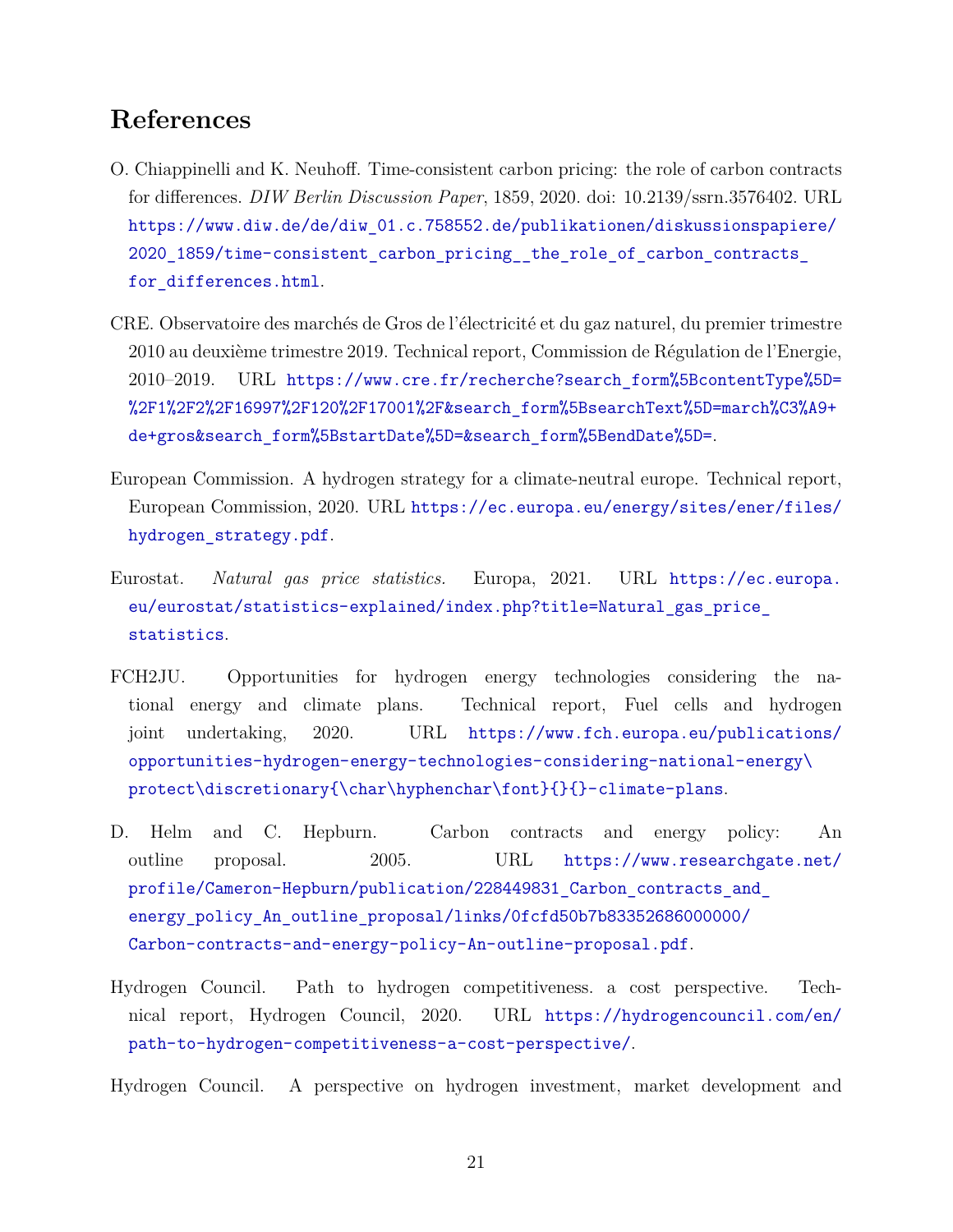cost competitiveness. Technical report, Hydrogen Insights 2021, 2021. URL [https:](https://hydrogencouncil.com/en/hydrogen-insights-2021/) [//hydrogencouncil.com/en/hydrogen-insights-2021/](https://hydrogencouncil.com/en/hydrogen-insights-2021/).

- <span id="page-22-7"></span>Hydrogen Europe. Hydrogen generation in europe : Overviw of costs and key benefits. Technical report, Asset project, 2020a. URL [https://ec.europa.eu/energy/studies\\_main/](https://ec.europa.eu/energy/studies_main/final_studies/hydrogen-generation-europe-overview-costs-and-key-benefits_en) final\_studies/hydrogen-generation-europe-overview-costs-and-key-benefits [en](https://ec.europa.eu/energy/studies_main/final_studies/hydrogen-generation-europe-overview-costs-and-key-benefits_en).
- <span id="page-22-0"></span>Hydrogen Europe. Clean hydrogen monitor. Technical report, Hydrogen Europe, 2020b. URL [https://www.hydrogeneurope.eu/wp-content/uploads/2021/04/](https://www.hydrogeneurope.eu/wp-content/uploads/2021/04/Clean-Hydrogen-Monitor-2020.pdf) [Clean-Hydrogen-Monitor-2020.pdf](https://www.hydrogeneurope.eu/wp-content/uploads/2021/04/Clean-Hydrogen-Monitor-2020.pdf).
- <span id="page-22-3"></span>J. C. Richstein. Project-based carbon contracts: A way to finance innovative low-carbon investments. *DIW Berlin Discussion Paper*, 1714, 2017. doi: 10.2139/ssrn.3109302.
- <span id="page-22-4"></span>J. C. Richstein and K. Neuhoff. *Industrial innovation : pathways to deep decarbonization of industry. Part 3 : Policy implications. Carbon contract for difference - an overview.* ICF Consulted Services Limited for the European Commission, DG Climat, 2020.
- <span id="page-22-6"></span>RTE. Signal prix du  $\cos$  analyse de son impact sur le système électrique européen. Technical report, Direction de l'économie, de la prospective et de la transparence, RTE, 2016. URL [https://www.connaissancedesenergies.org/sites/default/files/](https://www.connaissancedesenergies.org/sites/default/files/pdf-actualites/etude_signal_prix_du_co2.pdf) [pdf-actualites/etude\\_signal\\_prix\\_du\\_co2.pdf](https://www.connaissancedesenergies.org/sites/default/files/pdf-actualites/etude_signal_prix_du_co2.pdf).
- <span id="page-22-2"></span>RTE. La transition vers un hydrogène bas carbone. atouts et enjeux pour le système électrique à l'horizon 2030-3035. Technical report, Direction de l'économie, de la prospective et de la transparence, RTE, 2020. URL [https://assets.rte-france.com/prod/public/](https://assets.rte-france.com/prod/public/2020-07/rapport%20hydrogene.pdf) [2020-07/rapport%20hydrogene.pdf](https://assets.rte-france.com/prod/public/2020-07/rapport%20hydrogene.pdf).
- <span id="page-22-1"></span>O. Sartor and C. Bataille. *Decarbonising basic materials in Europe: How can Carbon Contracts-for-Difference could help bring breakthrough technologies to market*, volume Study N.06/19. IDDRI, 2019.
- <span id="page-22-5"></span>H. Talebian, O. E. Herrera, and W. Mérida. Policy effectiveness on emissions and cost reduction for hydrogen supply chains: The case for british columbia. *International Journal of Hydrogen Energy*, 46(1):898–1011, 2021. doi: 10.1016/j.ijhydene.2020.09.190.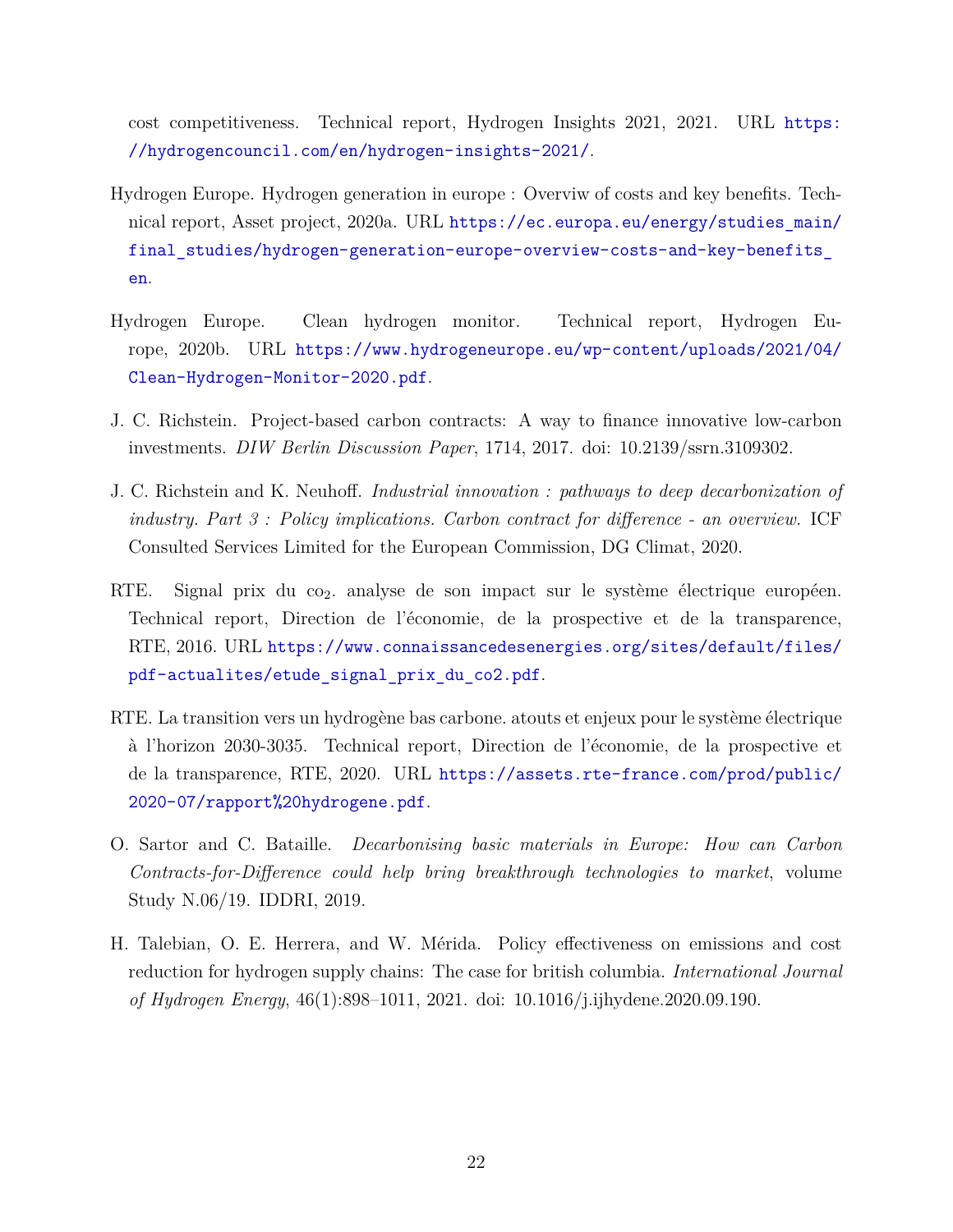# **Appendices**

# <span id="page-23-0"></span>**A Detailed econometric study for the electricity price function in France and Germany**

As a reminder, this study is based on data from the French "Commission de Régulation de l'Energie" published quarterly in [CRE](#page-21-6) [\[2010–2019\]](#page-21-6).

<span id="page-23-1"></span>The results of the parameter estimates of the electricity price function [\(2.6\)](#page-7-0) for France and Germany are given in tables [4](#page-23-1) and [5.](#page-23-2)

| Explanatory var. | Estimation | <b>SD</b> | $\vert$ t-value | P(><br> t |
|------------------|------------|-----------|-----------------|-----------|
| $p_0$            | 13.723     | 9.11      | 1.51            | 0.14      |
| $p_{\bm{q}}$     | 0.99       | 0.32      | 2.88            | 0.01      |
|                  | 2.25       | 1.37      | 1.64            | 0.11      |
|                  | $-0.06$    | 0.05      | $-1.22$         | 0.23      |

 $R^2 = 0.3235$ , adjusted  $R^2 = 0.26$ , p-value  $< 0.005355$ 

<span id="page-23-2"></span>Table 4: Results of the linear regression for the French case with constant.

| Explanatory var. | <b>Estimation</b> | SD   | $\vert$ t-value $\vert$ | P(> t )    |
|------------------|-------------------|------|-------------------------|------------|
| $p_0$            | 3.58              | 5.28 | 0.68                    | 0.50       |
| $p_{q}$          | 0.92              | 0.18 | 5.00                    | $1.98e-05$ |
|                  | 2.99              | 0.79 | 3.76                    | 0.0007     |
|                  | $-0.08$           | 0.03 | $-2.71$                 | 0.0107     |

 $R^2 = 0.6658$ , adjusted  $R^2 = 0.6345$ , p-value = 9.24e-08

Table 5: Results of the linear regression for the German case with constant.

Since the constant is not significant for the French and German cases, we have removed it from the specification of the electricity price used to determine the main characteristics of the CCfD. This significantly improves the significance of the model and of each of the parameters, as can be seen in the tables [6](#page-24-0) and [7.](#page-24-1)

In order to verify the viability of the models and their estimates, we perform a series of tests, the results of which are presented in the Table  $8^{22}$  $8^{22}$  $8^{22}$  $8^{22}$ .

The Saphiro-Wilk test, which was chosen because of the small sample, does not confirm the hypothesis of normality of the residuals for the French case. However, the Breusch-Pagan test does not reject the hypothesis of the residuals homoscedasticity. We therefore

 $^{22}$ p-v = p-value.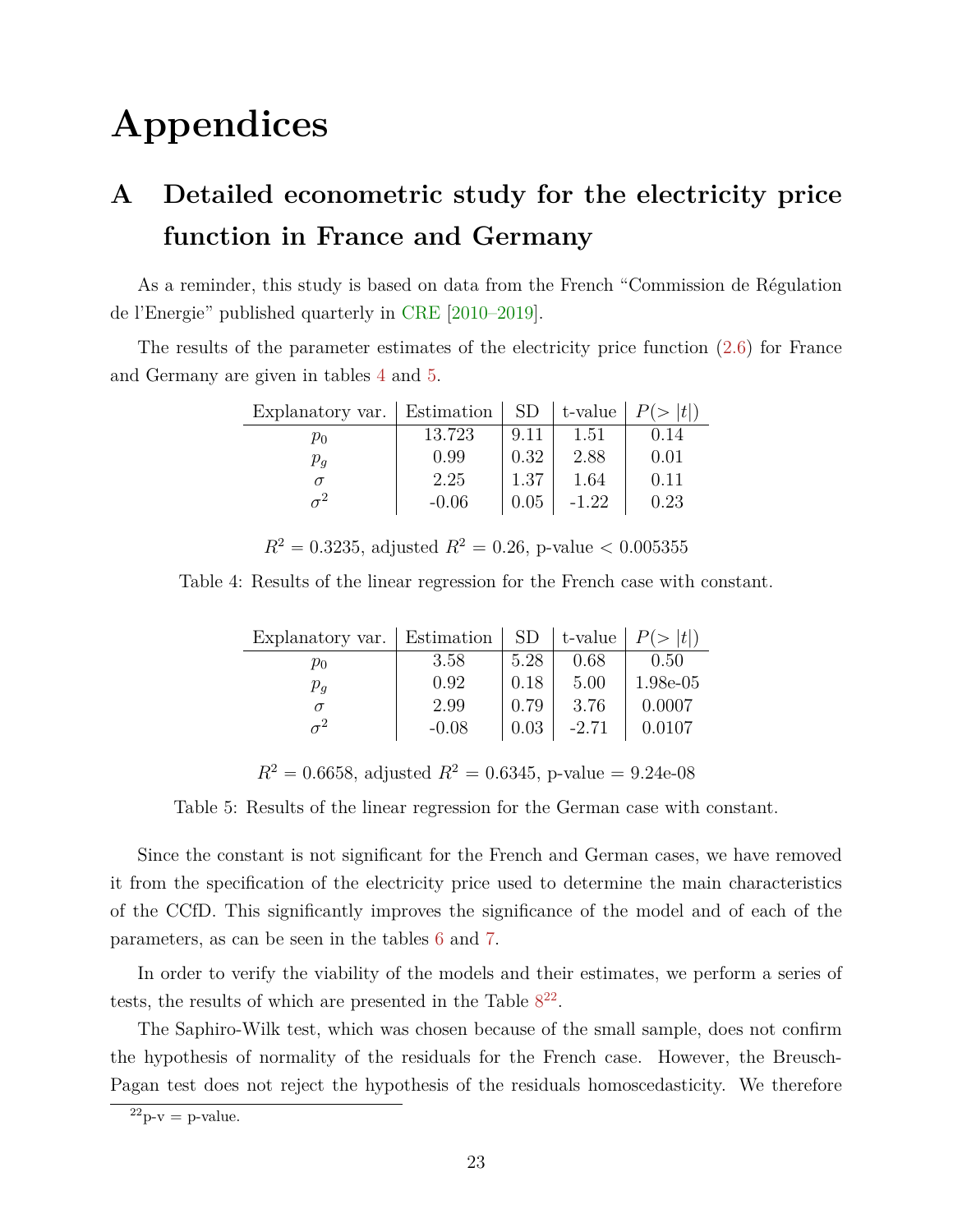| Explanatory var.   Estimation   SD   t-value   $P(>  t )$ |         |      |         |                  |
|-----------------------------------------------------------|---------|------|---------|------------------|
| $\mu_a$                                                   | 1.21    | 0.25 | 4.76    | $\pm 3.71e{-05}$ |
|                                                           | 3.57    | 1.07 | 3.32    | 0.00219          |
|                                                           | $-0.11$ | 0.04 | $-2.52$ | $\perp 0.01692$  |

<span id="page-24-1"></span><span id="page-24-0"></span>Table 6: Results of the linear regression for the French case without constant.

| Explanatory var.   Estimation   SD   t-value   $P(>  t )$ |         |      |      |                               |
|-----------------------------------------------------------|---------|------|------|-------------------------------|
| $\mu_a$                                                   | 0.995   | 0.14 | 6.96 | $ 5.93e-08$                   |
|                                                           | -3.33   | 0.66 | 5.50 | $4.2e-06$                     |
|                                                           | $-0.09$ |      |      | $0.02$   $-3.84$   $5.29e-04$ |

Table 7: Results of the linear regression for the German case without constant.

check for skewness and kurtosis: the results of the Kurtosis test invite us to check for the presence of outliers. We notice, with the residuals plot (Figure [1\)](#page-26-0), that points 26 and 27 are atypical. These points correspond to the 2016–2017 winter, the coldest winter the region has experienced in over 100 years. Because of the high electricity demand during this period, coal played a larger role in defining electricity price than in other quarters. Because our electricity price specification does not specifically account for the influence of this generating unit, we removed these points from our database.

With this new database, we obtain the results presented in Tables [9](#page-25-1) and [10,](#page-25-2) which are better than before according to the coefficients significance and prediction. The residuals tests for the electricity price specification  $(2.6)$  with  $p_0 = 0$  do not reject the normality hypotheses (Table [11\)](#page-25-3) in the French and German cases. We use this specification for electricity prices in France and Germany in the section [3,](#page-10-0) with the parameter values provided in Tables [9](#page-25-1) and [10.](#page-25-2)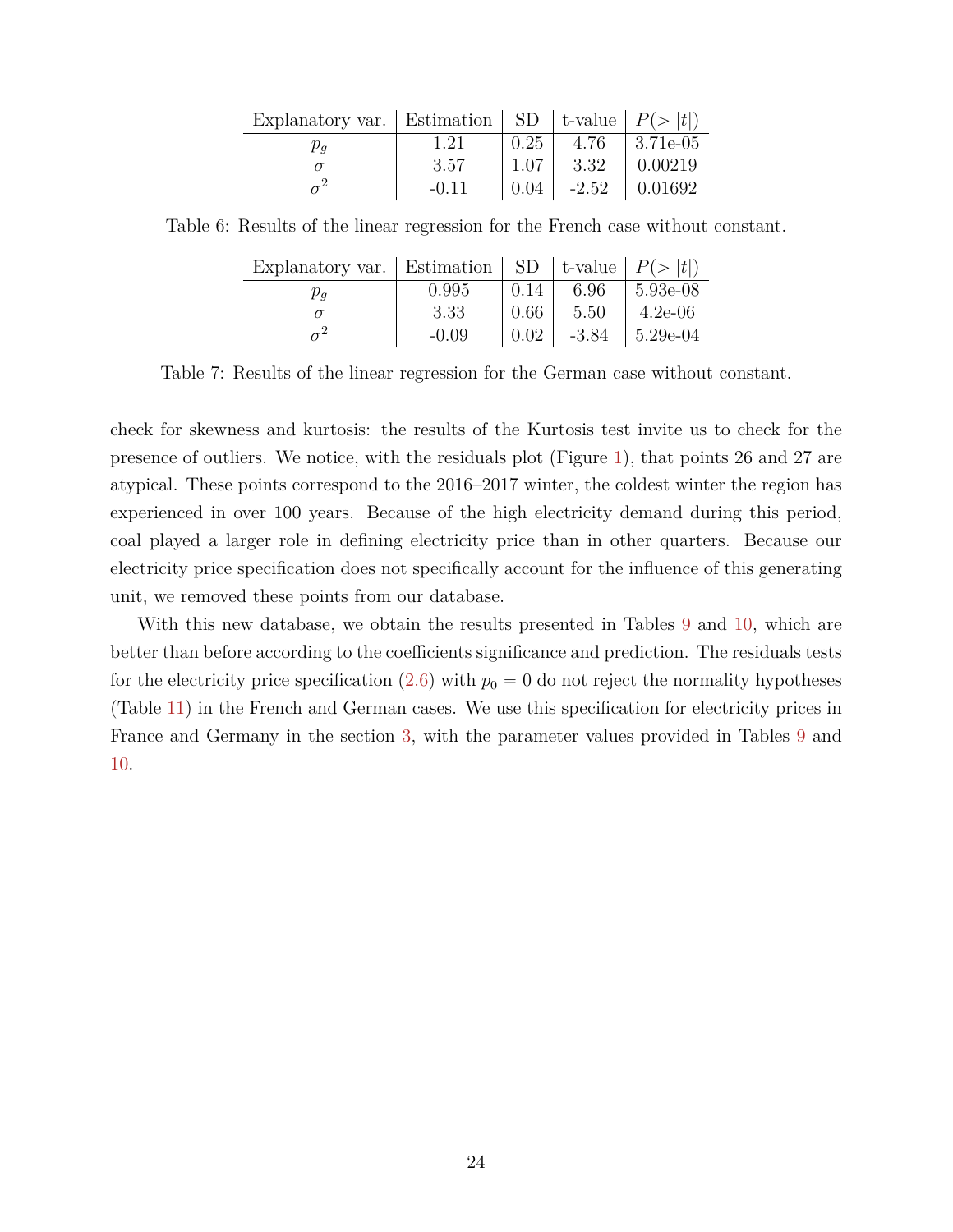<span id="page-25-0"></span>

| test            | France                                         | Germany      |
|-----------------|------------------------------------------------|--------------|
| Shapiro-Wilk    | $p-v = 0.001$                                  | $p-v = 0.77$ |
| Breusch-Pagan   | (0.59)                                         | $p-v = 0.39$ |
| <b>Skewness</b> | T=1.40; $p-v = 0.002$   T = 0.16; $p-v = 0.67$ |              |
| Kurtosis        | $T = 5.10$ ; p-v = 0.01   T= 3.65; p-v = 0.32  |              |

Table 8: Results of the residue tests for the French and German cases, with the complete database.

| Explanatory var.   Estimation   SD   t-value   $P(>  t )$ |         |      |      |                                |
|-----------------------------------------------------------|---------|------|------|--------------------------------|
| $\mu_a$                                                   | 1.22    | 0.18 | 6.64 | $2e-7$                         |
|                                                           | 3.16    | 0.78 | 4.05 | $\mid 0.000321$                |
|                                                           | $-0.10$ |      |      | $\mid$ 0.03   -2.83   0.008178 |

<span id="page-25-2"></span><span id="page-25-1"></span>Table 9: Linear regression results for the French case, without constant and without winter 2016-2017.

| Explanatory var.   Estimation   SD   t-value   $P(>  t )$ |         |      |         |          |
|-----------------------------------------------------------|---------|------|---------|----------|
| $\mu_q$                                                   | 1.00    | 0.12 | 8.23    | 2,7e-9   |
|                                                           | -3.16   | 0.52 | 6.12    | 8,76e-7  |
|                                                           | $-0.08$ | 0.02 | $-4,09$ | 0,000285 |

 $R^2 = 0.9897$ , adjusted  $R^2 = 0.9887$ , p-value  $\lt 2,2e-16$ 

Table 10: Linear regression results for the German case, without constant and without winter 2016-2017.

<span id="page-25-3"></span>

| test            | France                                        | Germany                  |
|-----------------|-----------------------------------------------|--------------------------|
| Shapiro-Wilk    | $p-v = 0.19$                                  | $p-v = 0.66$             |
| Breusch-Pagan   | 0.75                                          | $p-v = 0.29$             |
| <b>Skewness</b> | $T = 0.83$ ; p-v = 0.04                       | $T = -0.48$ ; p-v = 0.21 |
| Kurtosis        | $T = 4.07$ ; p-v = 0.08   T= 2.95; p-v = 0.94 |                          |

Table 11: Residue test results for the French and German cases, without winter 2016-2017.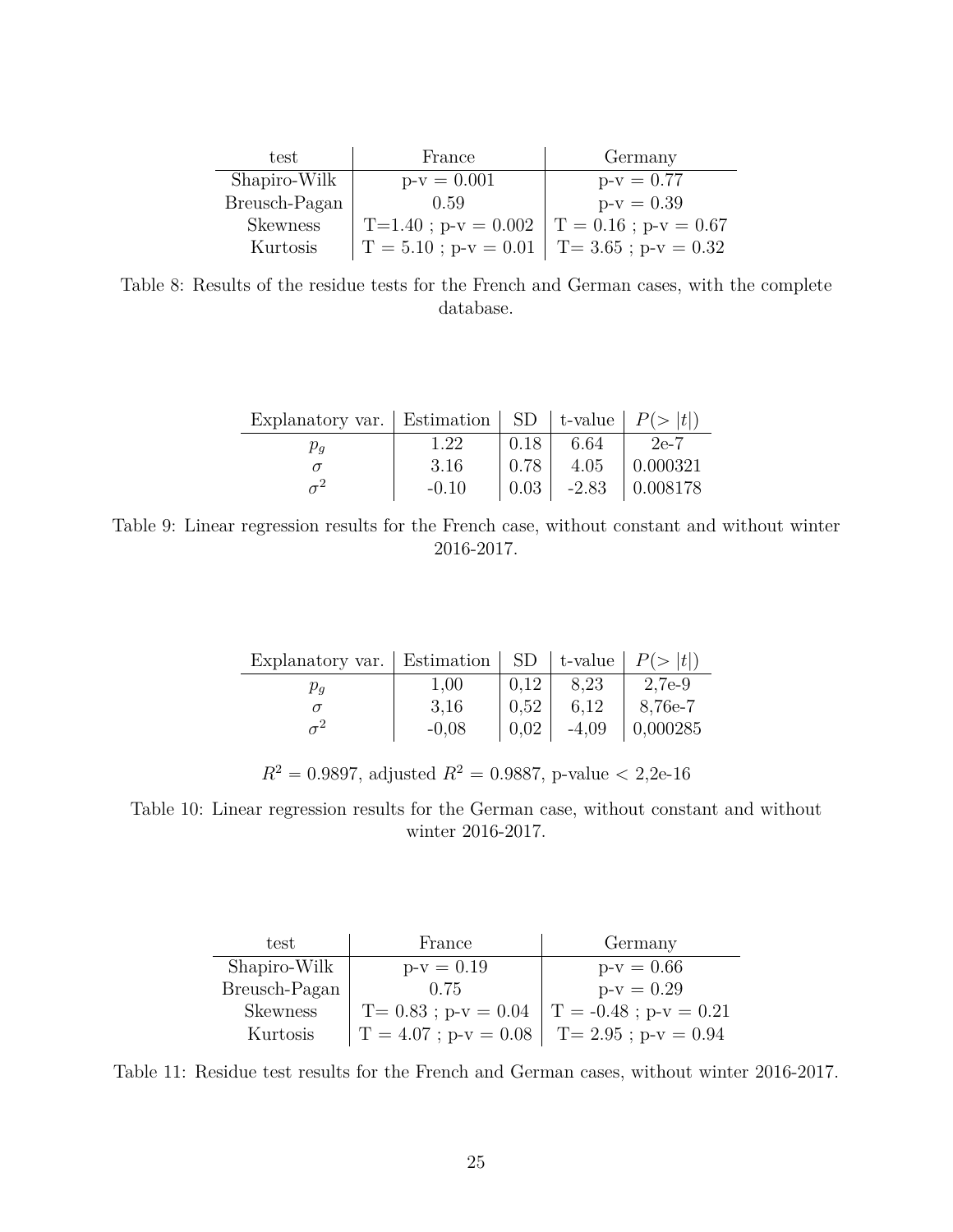<span id="page-26-0"></span>

Figure 1: Model residuals (the first 4 figures for France and the last 4 for Germany) with the complete database.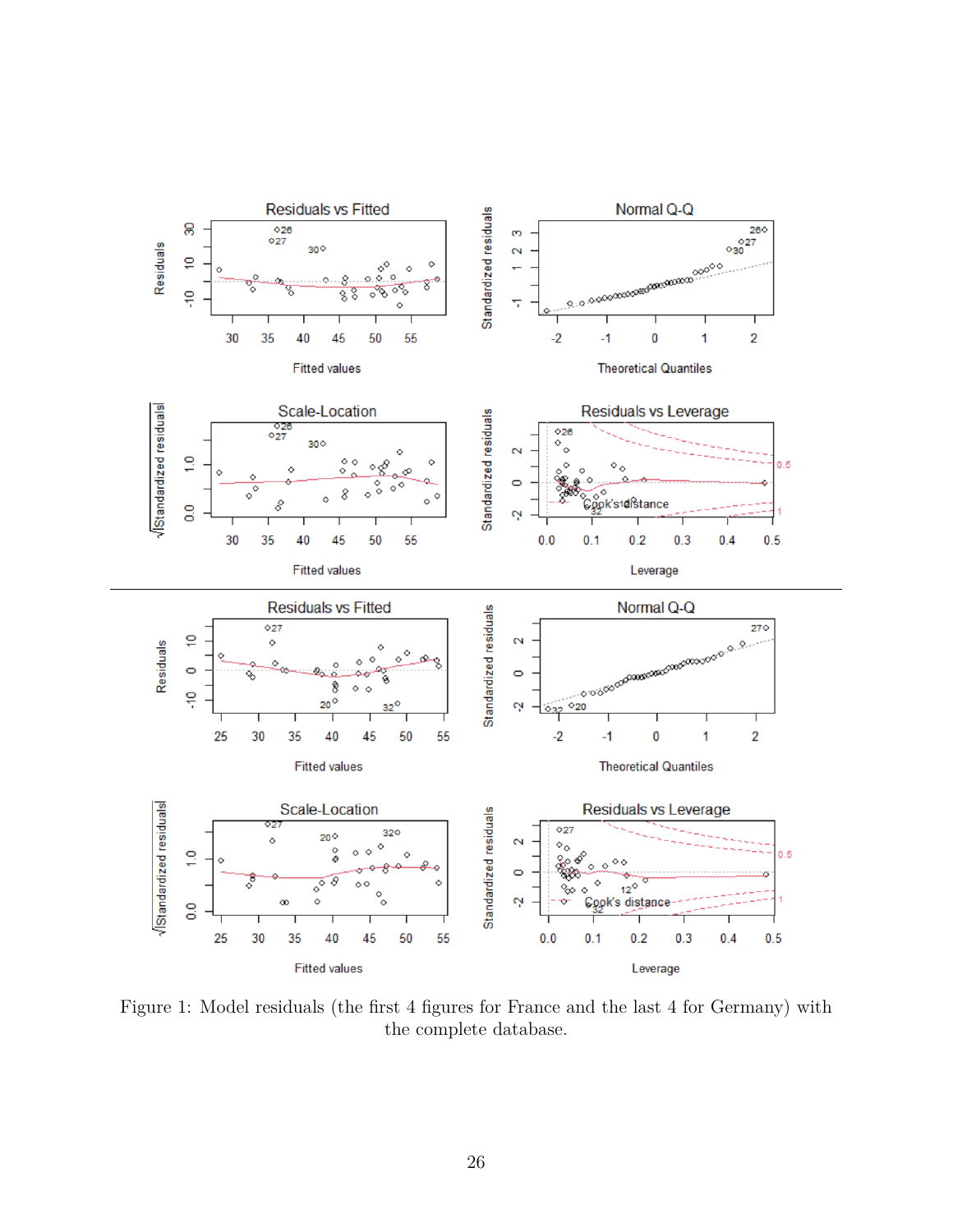# **B Determination of CCfD in Europe and limitations of the results**

This annex presents the CCfD for the European case, assuming a single electricity price in the European Union.

## **B.1 Data**

#### **B.1.1 Estimation of the parameters**

Given the absence of a single electricity price in Europe, we use the average price for this region, which is provided by the French transmission system operator [\[RTE,](#page-22-6) [2016\]](#page-22-6). This allows us to obtain an estimate of the electricity function parameters for the average of the European Union countries. Aware of the imperfection of this method, the analysis of the French case with RTE data is also presented in order to compare the results obtained with the two data sources [\(RTE](#page-22-6) [\[2016\]](#page-22-6) and [CRE](#page-21-6) [\[2010–2019\]](#page-21-6)).

|       | France    | Europe    |
|-------|-----------|-----------|
| $p_0$ | 35.266    | 31.286    |
| $p_1$ | 0.5361    | 0.8343    |
| $p_2$ | $-0.0004$ | $-0.0026$ |

<span id="page-27-0"></span>Table 12: Reference values of electricity price parameters  $(\text{\textsterling}/MWh)$  in Europe and France, with  $p_e(\sigma) = p_2\sigma^2 + p_1\sigma + p_0$ .

Unlike the section [3.1.1,](#page-11-1) the parameter  $p_0$  is non-zero while the parameter  $p_3$  is. The influence of the power generation fleet (i.e. the impact of the price of the marginal technology called) is here integrated in the constant  $(p_0)$ . While this distinction with the estimation based on CRE data implies different results summarized in the rest of this section, one can note the strong sensitivity of the CCfD characteristics to the electricity mix.

#### **B.1.2 Production marginal costs analysis**

First, the variable costs of PtH production (i.e. electricity prices) are lower for a decarbonized fleet as in the French case than for the average of the European fleet (for a  $CO<sub>2</sub>$  price higher than 15  $\epsilon/t$ ) as can be seen in the Figure [2.](#page-28-0)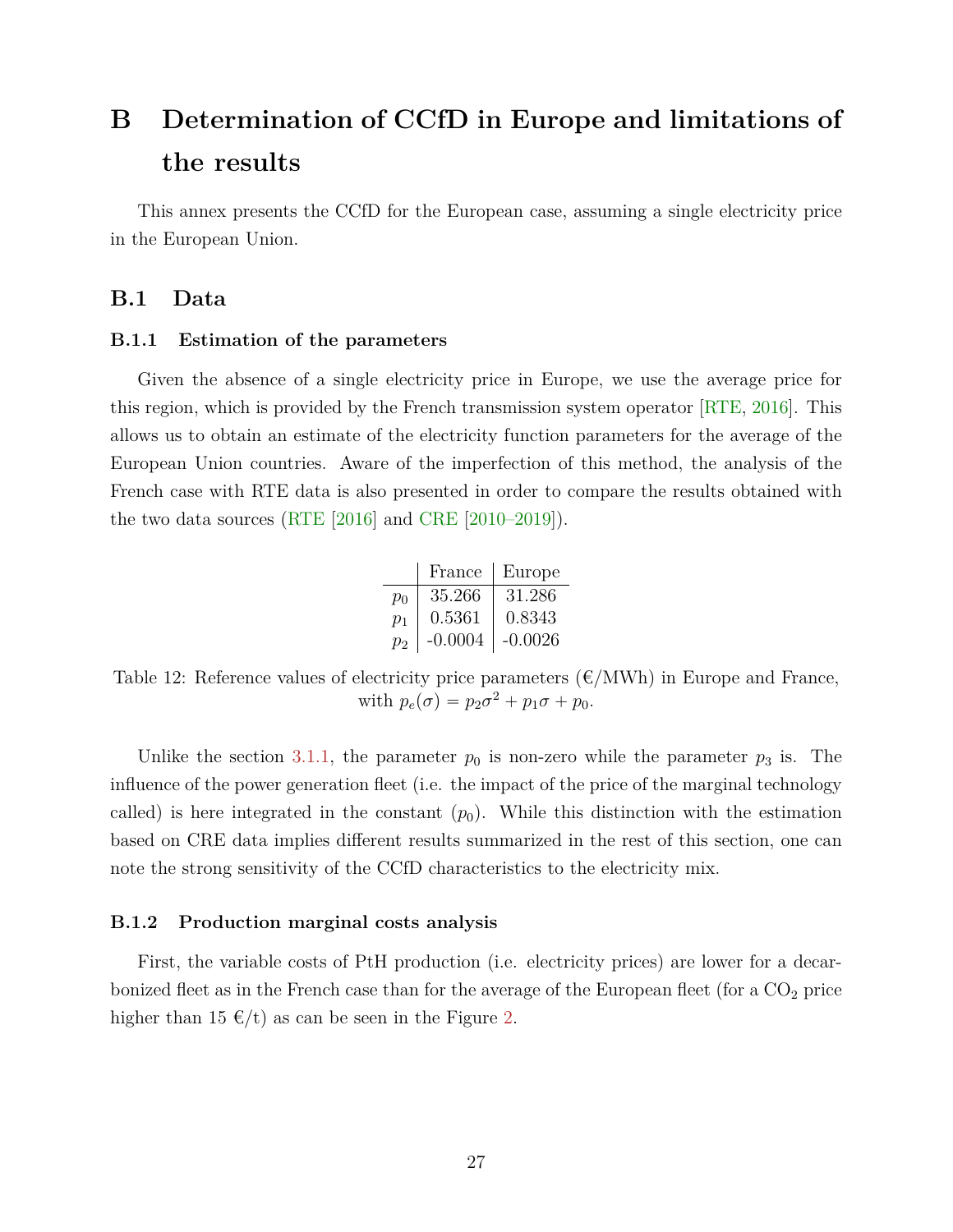<span id="page-28-0"></span>

Interpretation: The above curves represent the price of electricity as a function of the price of carbon in France (blue curve:  $p_0 = 35.266$ ;  $p_1 = 0.5361$ ;  $p_2 = -0.0004$ ) and in Europe (yellow curve:  $p_0 = 31.286$ ;  $p_1 = 0.8343$ ;  $p_2 = -0.0026$ ). These prices are identical for a carbon price of  $15\epsilon/t$ .

Figure 2: Electricity price ( $\epsilon/MWh$ ) versus CO<sub>2</sub> price ( $\epsilon/t$ ).

Also, gas prices have a strong influence on SMR production costs, and thus on the strike and payment of the CCfD. This impact is shown in Figure [5.](#page-29-1) The consequences of Proposition 1 are illustrated there: there is a threshold gas price such that CCfD is not useful since, whatever the carbon price, hydrogen by electrolysis is cheaper than by steam reforming. However, due to the different shape of the electricity price function and the value of its parameters, this threshold price  $(\bar{p}_{g}^{\chi,a})$  is lower than in the French and German cases since, for Europe,  $\bar{p}_g^{\chi,a} = 21.46 \epsilon / \text{MWh}$  while, in France,  $\bar{p}_g^{\chi,a} = 47.19 \epsilon / \text{MWh}$  (with the CRE data) and, in Germany,  $\bar{p}_{g}^{\chi,a} = 31.15 \epsilon / \text{MWh}$ 



Interpretation: The blue (respectively orange) curve represents, as a function of the gas price ( $\epsilon/MWh$ ), the marginal costs of hydrogen production by electrolysis (resp. steam reforming) in Europe (i.e. for parameters whose values are those of Tables [3](#page-13-0) and [12,](#page-27-0) when the carbon price is  $20 \times (t)$ . For any gas price below 21.46  $\epsilon/MWh$ , the marginal cost of PtH is higher than that of SMR.

Figure 3: Marginal costs of both technologies in Europe.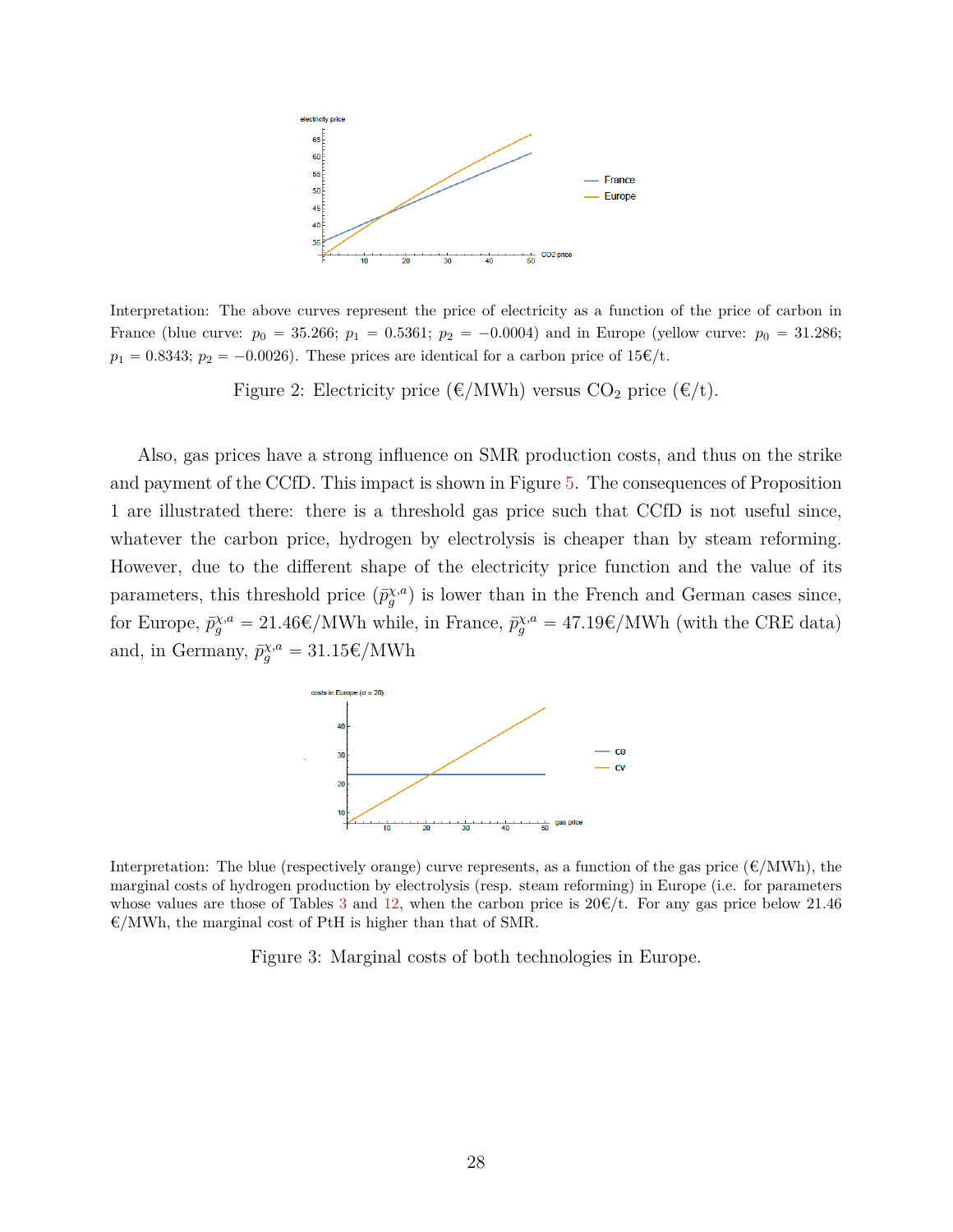## **B.2 Analysis of the CCfDstrike and payement characteristics**

## <span id="page-29-0"></span>**B.2.1 Without additional support**



Interpretation: The curve above represents the CCfD strike for the average European country. More precisely, the couple  $(\sigma_m; \sigma_M)$  for this region. The abscissa of the connection point of the  $\sigma_m$  and  $\sigma_M$  curves corresponds to  $\bar{p}_{g}^{\chi,a}$  defined in [\(2.10\)](#page-8-2) i.e. the gas price above which the CCfD is useless. It is equal to 21.47€/MWh. For any pair  $(p_q, \sigma)$  inside this curve, the payment to the producer will be positive.

Figure 4: CCfD Strikes in Europe.

<span id="page-29-1"></span>

Interpretation: The curves above represent the CCfD payment in Europe as a function of the market carbon price  $(\epsilon/t)$  and different gas prices  $(\epsilon/MWh)$ . Above a certain gas price  $(21.46\epsilon/MWh)$  for the European case without additional support), the payment is negative whatever the carbon price, i.e. the CCfD is not useful. This is visible for  $p_g = 25$ .

Figure 5: Payment of CCfD in Europe according to the price of gas.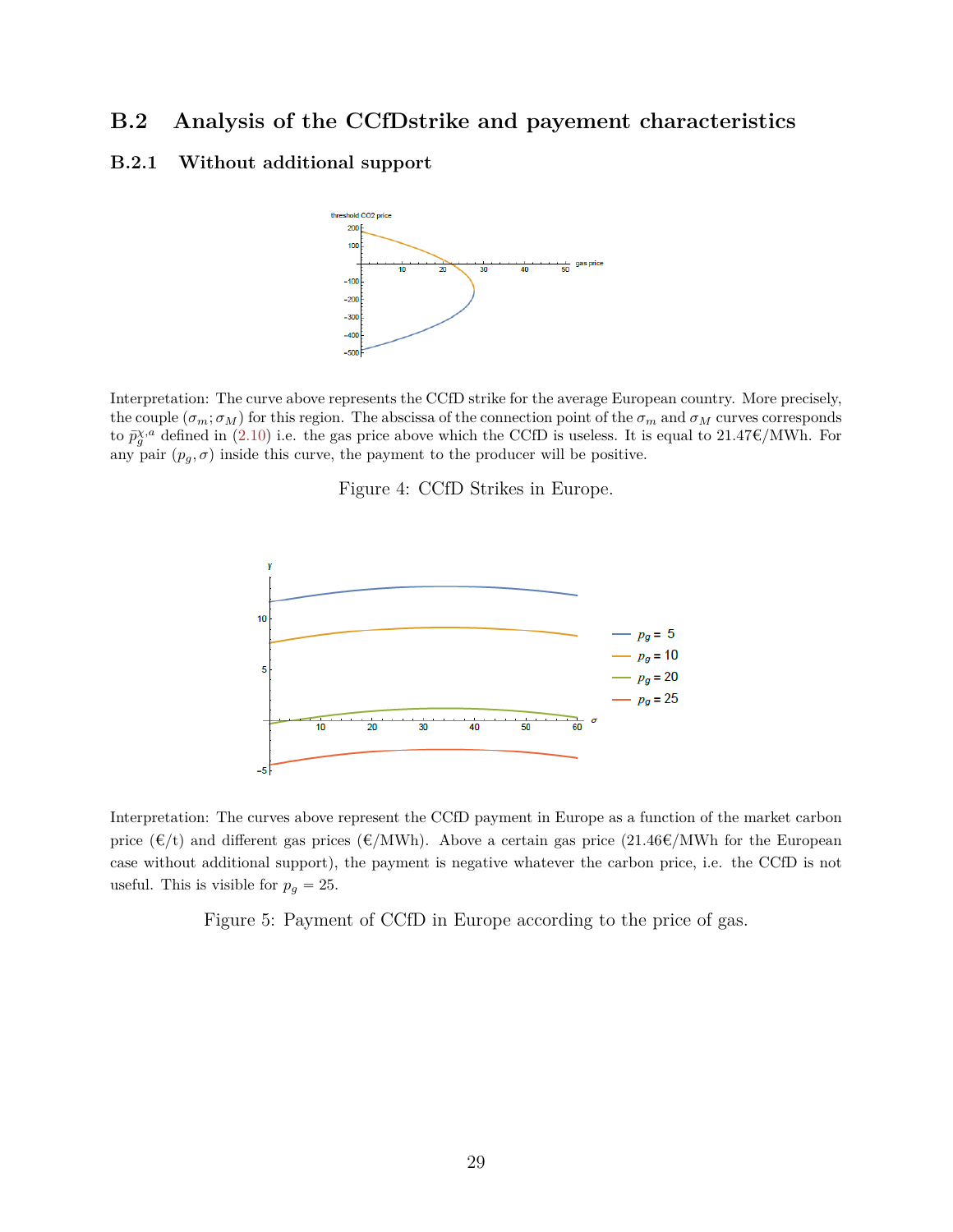#### **B.2.2 Impact of additional Sate Aids**



Impact of free allocations for SMR. Impact of carbon offsets for electrolysis. Interpretation: The curves above represent the changes in the strike (in  $\epsilon/t$ ) - function of the gas price (in  $\mathcal{E}/MWh$ , following free allocations of emission permits for steam reforming (on the left) and compensation of indirect carbon effects for electrolysis (on the right).

Figure 6: Impacts of aid supplementing the carbon market on the CCFD strike in Europe.

# **B.3 Comparison of the results obtained with the two data sets with the French case**

The comparison of the results obtained with the two data sources highlights the sensitivity of the strike and the payment to the two data sources (c.f. Figures [7](#page-30-0) and [8\)](#page-31-0) and suggests that errors could result from imperfections in the data collected and/or errors in the prediction of the reference parameters.

<span id="page-30-0"></span>

Threshold prices of  $CO<sub>2</sub>$  obtained with RTE data. Threshold prices of  $CO<sub>2</sub>$  obtained with CRE data. Interpretation: These curves represent the different threshold prices (in  $E/t$ ) - functions of the gas price (in  $\mathcal{E}/MWh$ , obtained from RTE data (left) and CRE data (right).

Figure 7: Comparison of the French strikes obtained with CRE and RTE data.